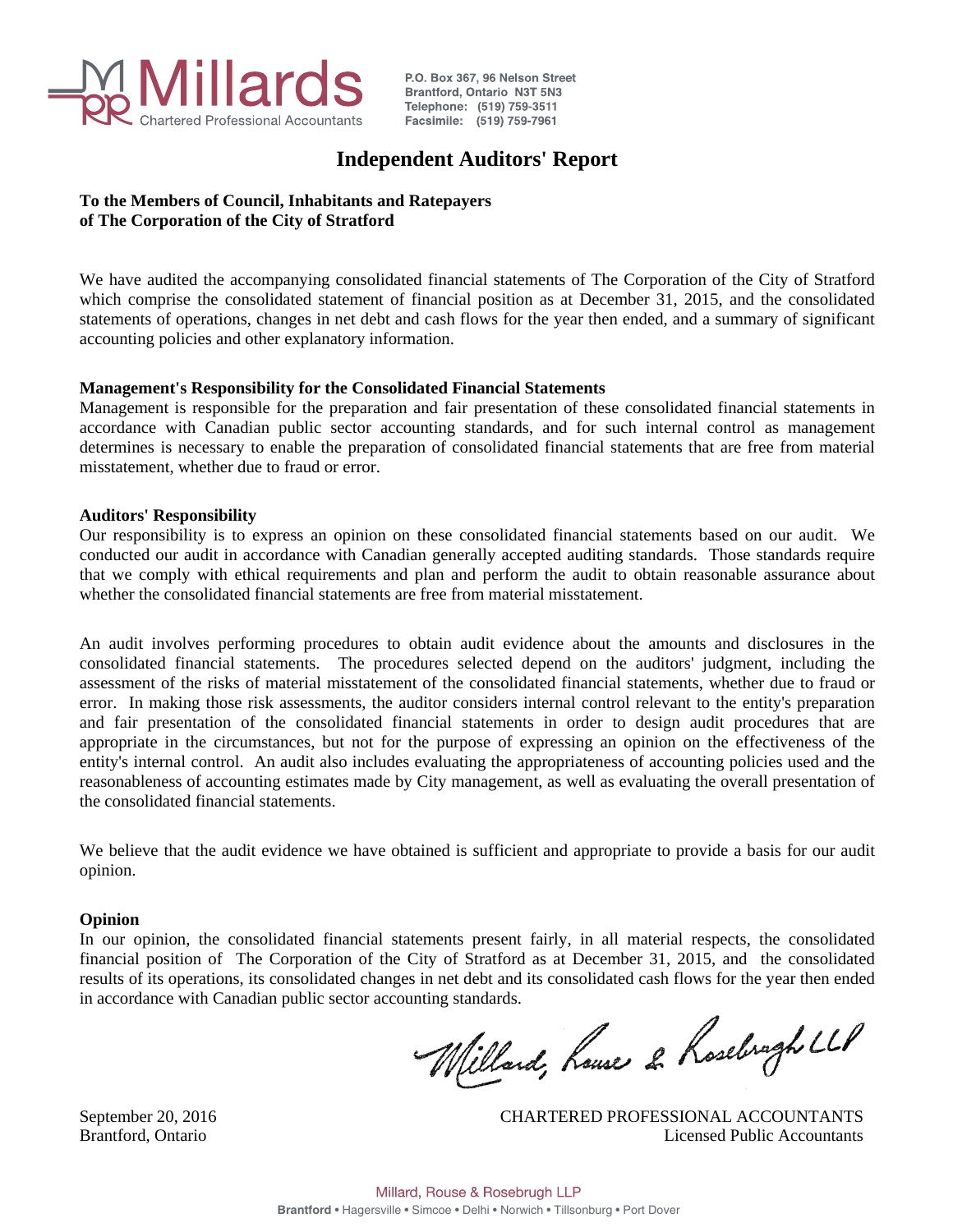Consolidated Statement of Financial Position

As at December 31, 2015 with comparative figures for 2014

|                                                                  |                     | 2015 | 2014           |
|------------------------------------------------------------------|---------------------|------|----------------|
| <b>Financial assets</b>                                          |                     |      |                |
| Cash and cash equivalents (note 2)                               | \$<br>11,346,613 \$ |      | 7,766,851      |
| Other receivables                                                | 6,484,185           |      | 5,111,629      |
| Taxes receivable                                                 | 2,855,274           |      | 3,065,481      |
| Loans receivable (note 3)                                        | 1,168,236           |      | 910.689        |
| Investments (note 4)                                             | 16,293,055          |      | 15,940,668     |
| Investment in government business enterprises (note 5)           | 39,784,578          |      | 37,692,663     |
| Land held for resale                                             | 1,659,807           |      | 1,844,829      |
|                                                                  | 79,591,748          |      | 72,332,810     |
| <b>Liabilities</b>                                               |                     |      |                |
|                                                                  |                     |      |                |
| Bank indebtedness (note 2)                                       | \$                  | \$   | 11,500,000     |
| Accounts payable and accrued liabilities                         | 11,686,705          |      | 13,101,816     |
| Deferred revenue (note 7)                                        | 11,554,939          |      | 10,972,876     |
| Solid waste landfill closure and post closure liability (note 8) | 905.158             |      | 918.524        |
| Employee benefits payable (note 10)                              | 15,289,434          |      | 15,145,597     |
| Long term debt (note 11)                                         | 80,689,423          |      | 71,068,498     |
|                                                                  | 120,125,659         |      | 122,707,311    |
|                                                                  |                     |      |                |
| Net debt                                                         | (40, 533, 911)      |      | (50, 374, 501) |
| <b>Non-financial assets</b>                                      |                     |      |                |
| Prepaid expenses                                                 | 569,595             |      | 1,613,614      |
| Inventory                                                        | 296,182             |      | 276,504        |
| Other non financial assets                                       | 144,014             |      | 143,903        |
| Tangible capital assets (note 17)                                | 268,985,240         |      | 267,016,135    |
|                                                                  | 269,995,031         |      | 269,050,156    |

| 13'<br>Accumulated<br>note<br>u surplus l | 120<br>າາດ<br>.46i<br>$  -$ | $\cdot$ $ -$<br>218,675,655 |
|-------------------------------------------|-----------------------------|-----------------------------|
|                                           |                             |                             |

Commitments (note 9) Contingencies (note 14)

The accompanying notes are an integral part of these consolidated financial statements.

Rb Horn

Jul L

CAO, City of Stratford Treasurer, City of Stratford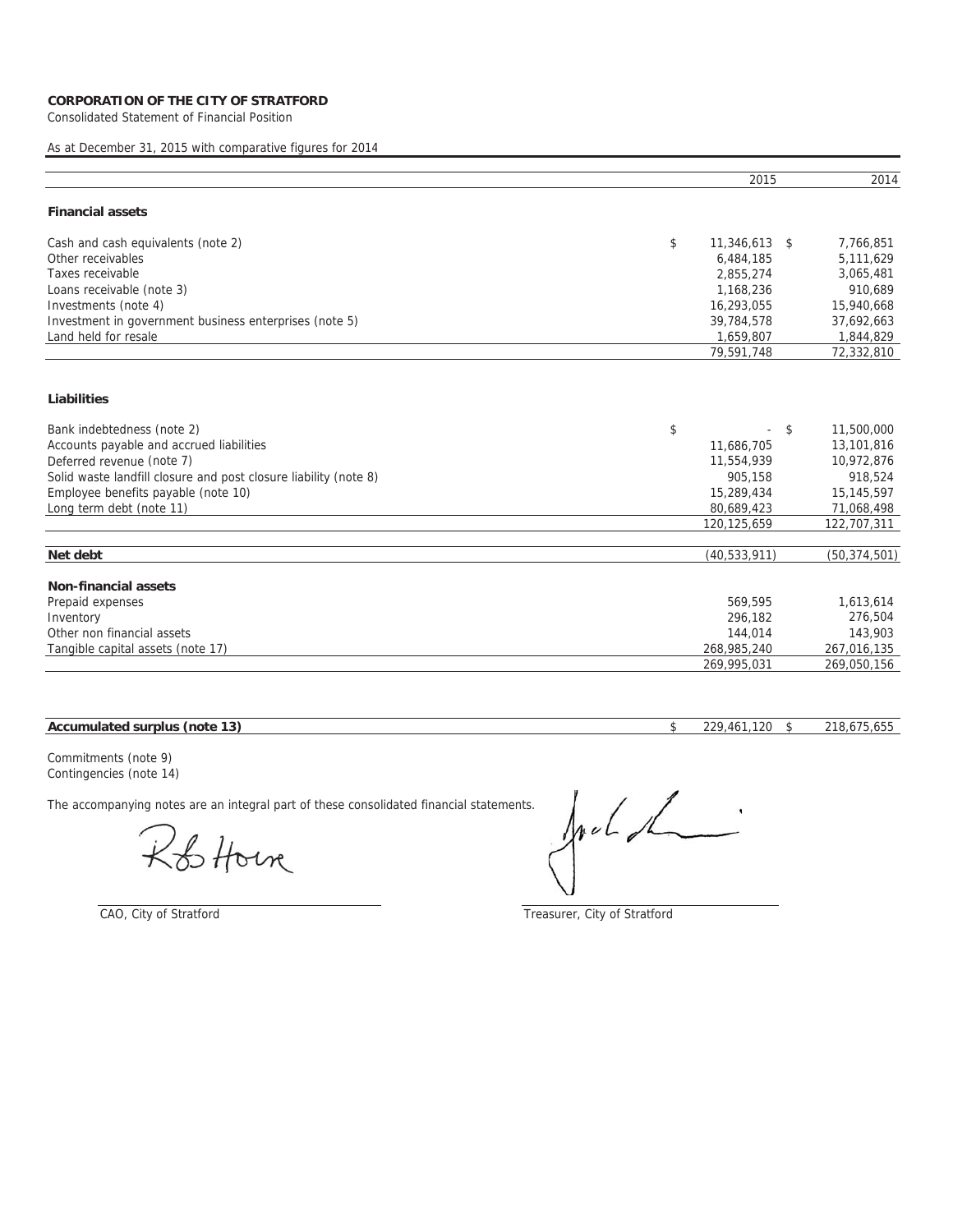Consolidated Statement of Operations

For the year ended December 31, 2015 with comparative figures for 2014

|                                                   | 2015 budget             | 2015 actual   | 2014 actual       |
|---------------------------------------------------|-------------------------|---------------|-------------------|
|                                                   | (note 18)               |               |                   |
| Revenue:                                          |                         |               |                   |
| Net municipal taxation                            | \$<br>52,473,296 \$     | 51,330,485 \$ | 49, 157, 580      |
| Payments-in-lieu of taxation                      |                         | 382,005       | 443,893           |
| Conditional grants                                | 19,302,846              | 25,632,242    | 23,465,308        |
| Revenue from other municipalities                 | 9,061,606               | 4,174,061     | 4,067,146         |
| User fees and service charges                     | 19,163,518              | 20,206,429    | 19,500,235        |
| Licences, permits and rents                       | 4,039,566               | 7,677,041     | 7,257,104         |
| Fines and penalties                               | 637,000                 | 654.971       | 687,315           |
| Other revenue                                     | 7,078,235               | 7,114,097     | 4,241,592         |
| Net earnings from government business enterprises |                         | 2,091,915     | (1,097,743)       |
| Total revenue                                     | 111,756,067             | 119,263,246   | 107,722,430       |
| <b>Expenses:</b>                                  |                         |               |                   |
| General government                                | 10,549,542 \$           | 6,894,706     | 7,303,920         |
| Protection services                               | 19,600,933              | 18,599,147    | 21,708,312        |
| <b>Transportation services</b>                    | 16,058,974              | 12,368,013    | 12,472,684        |
| <b>Environmental services</b>                     | 15,207,439              | 11,415,067    | 11,150,877        |
| <b>Health services</b>                            | 7,965,716               | 7,349,707     | 7,282,421         |
| Social and family services                        | 19,741,782              | 19,766,909    | 19,282,103        |
| Social housing                                    | 13,290,307              | 12,102,998    | 10,406,282        |
| Recreation and cultural services                  | 10,296,028              | 11,302,977    | 10,800,338        |
| Planning and development                          | 4,382,524               | 8,678,257     | 4,159,900         |
| Total expenses                                    | 117,093,245             | 108,477,781   | 104,566,837       |
| Annual surplus (deficit)                          | (5, 337, 178)           | 10,785,465    | 3,155,593         |
| Opening accumulated surplus                       | 218,675,655             | 218,675,655   | 215,520,062       |
| Ending accumulated surplus                        | \$<br>213,338,477<br>\$ | 229,461,120   | \$<br>218,675,655 |

The accompanying notes are an integral part of these consolidated financial statements.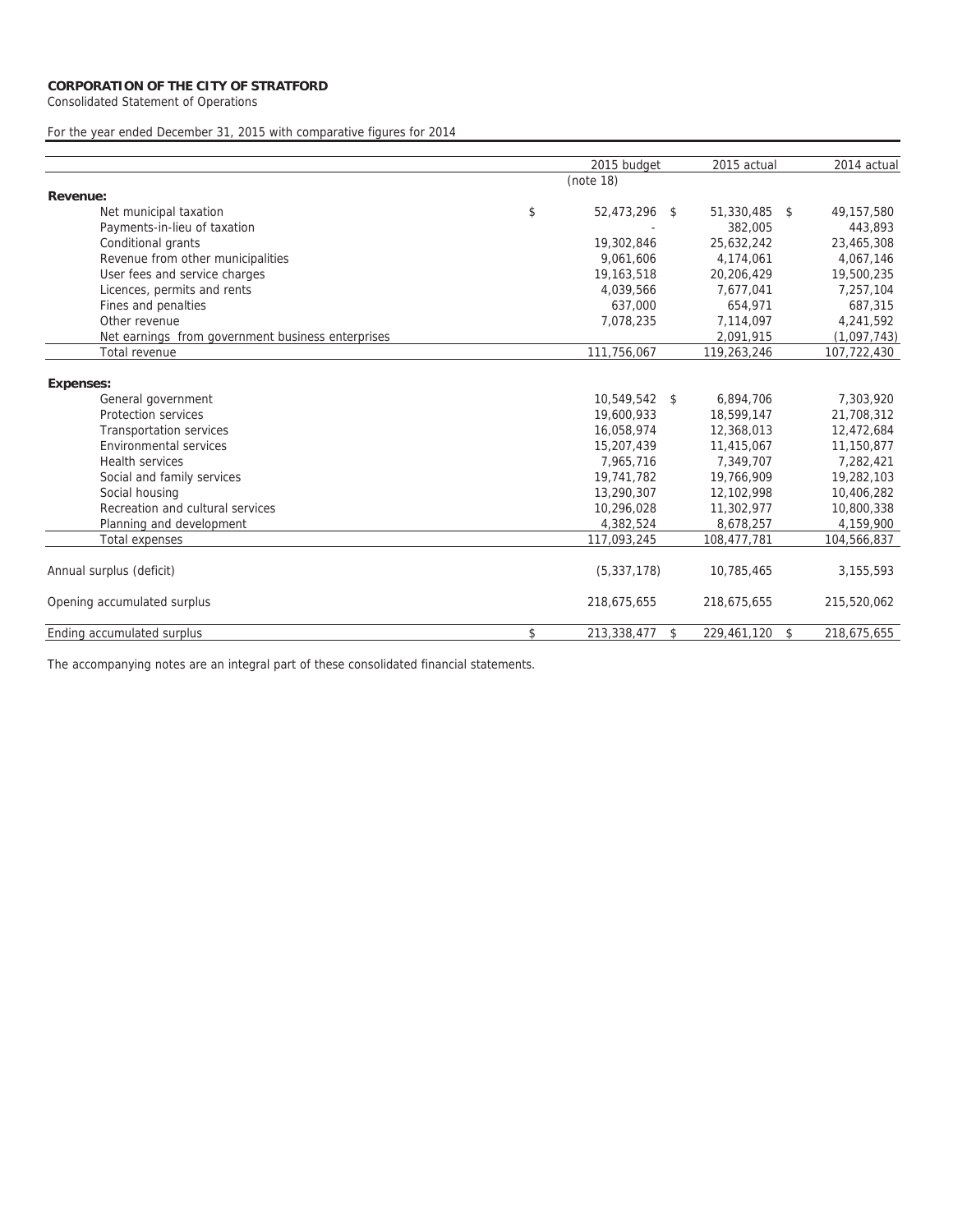Consolidated Statement of Changes in Net Debt

For the year ended December 31, 2015 with comparative figures for 2014

|                                                                                               | 2015 Budget               | 2015                       | 2014                        |
|-----------------------------------------------------------------------------------------------|---------------------------|----------------------------|-----------------------------|
|                                                                                               | (note 18)                 |                            |                             |
| Annual surplus                                                                                | $(5,337,178)$ \$          | 10,785,465 \$              | 3,155,593                   |
| Acquisition of tangible capital assets<br>Acquisition of tangible capital assets-WIP          | (22, 454, 709)            | (8,539,224)<br>(1,801,828) | (9, 264, 444)<br>(391, 044) |
| Amortization of tangible capital assets<br>(Gain)/loss on disposal of tangible capital assets | 7,365,086                 | 8,135,555<br>191,777       | 8,114,257<br>(145, 282)     |
| Proceeds from sale of tangible capital assets                                                 |                           | 44,615                     | 67,703                      |
| Change in net financial assets                                                                | \$<br>$(20, 426, 801)$ \$ | 8,816,360<br>·S            | 536,783                     |
| Change in inventory<br>Change in other non financial assets                                   |                           | (19,678)<br>(111)          | 2,593<br>(41, 223)          |
| Change in prepaid expenses                                                                    |                           | 1,044,019                  | (489,268)                   |
| Change in net debt                                                                            | \$<br>$(20, 426, 801)$ \$ | 9.840.590 \$               | 1,008,885                   |
| Net debt, beginning of the year                                                               | \$<br>(50, 374, 501)      | (50, 374, 501)             | (51, 383, 386)              |
| Net debt, end of the year                                                                     | \$<br>(70,801,302)<br>-S  | (40,533,911) \$            | (50, 374, 501)              |

The accompanying notes are an integral part of these consolidated financial statements.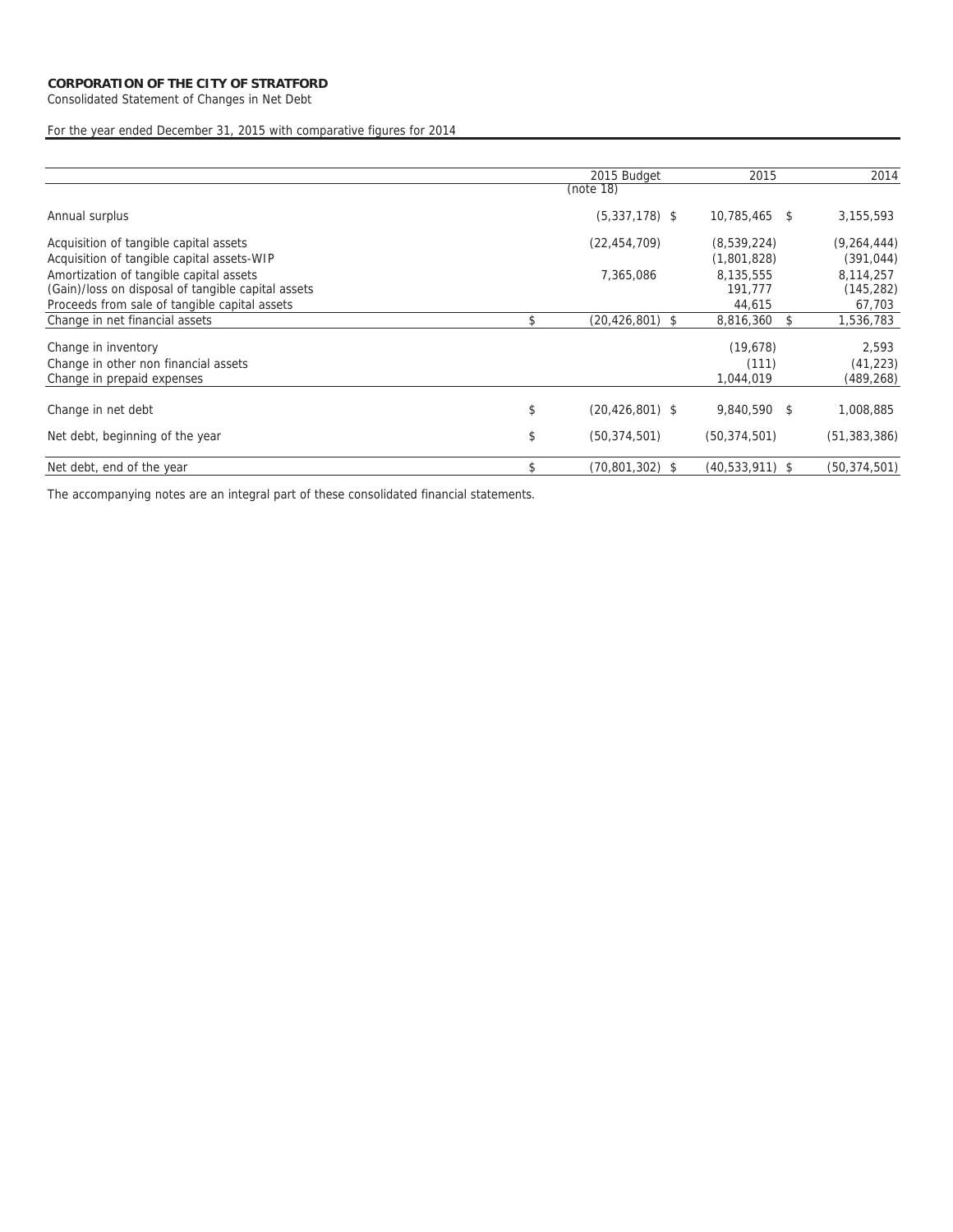Consolidated Statement of Cash Flows

For the year ended December 31, 2015 with comparative figures for 2014

|                                                         | 2015                    | 2014                  |
|---------------------------------------------------------|-------------------------|-----------------------|
| Cash provided by (used in):                             |                         |                       |
| Operating activities:                                   |                         |                       |
| Annual surplus                                          | \$<br>10,785,465 \$     | 3,155,593             |
| Items not involving cash:                               |                         |                       |
| Amortization of tangible capital assets                 | 8,135,555               | 8,114,257             |
| Government business enterprises net earnings            | (3,271,915)             | (152, 771)            |
| (Gain)/loss on disposal of tangible capital assets      | 191,777                 | (145, 282)            |
| Changes in non-cash operating working capital:          |                         |                       |
| Other receivables                                       | (1, 372, 556)           | 2,035,593             |
| Taxes receivable                                        | 210,207                 | 194,176               |
| Inventory                                               | (19,678)                | 2,593                 |
| Prepaid expenses                                        | 1,044,019               | (489, 268)            |
| Other non financial assets                              | (111)                   | (41, 223)             |
| Accounts payable and accrued liabilities                | (1, 415, 111)           | 1,329,216             |
| Deferred revenue                                        | 582,063                 | (217, 391)            |
| Employee benefits payable                               | 143,837                 | 4,284,021             |
| Land held for resale                                    | 185,021                 |                       |
| Solid waste landfill closure and post closure liability | (13, 366)<br>15,185,207 | 206,080<br>18,275,594 |
|                                                         |                         |                       |
| Financing activities:                                   |                         |                       |
| Decrease in bank indebtedness                           | (11,500,000)            | (1,340,000)           |
| Increase in long term debt                              | 9,620,926               | (5, 176, 268)         |
|                                                         | (1,879,074)             | (6, 516, 268)         |
| Investing activities:                                   |                         |                       |
| Dividends from Government business enterprises          | 1,180,000               | 1,250,514             |
| Net increase in investments                             | (352, 387)              | (563, 490)            |
| Net decrease in loans receivable                        | (257, 547)              | 82,236                |
|                                                         | 570,066                 | 769,260               |
| Capital transactions                                    |                         |                       |
| Purchase of tangible capital assets                     | (10, 341, 052)          | (9,655,489)           |
| Proceeds from the sale of tangible capital assets       | 44,615                  | 67,703                |
|                                                         | (10, 296, 437)          | (9,587,786)           |
| Change in cash and cash equivalents                     | 3,579,762               | 2,940,800             |
| Cash and cash equivalents, beginning of year            | 7,766,851               | 4,826,051             |
| Cash and cash equivalents, end of year                  | \$<br>11,346,613<br>\$  | 7,766,851             |

The accompanying notes are an integral part of these consolidated financial statements.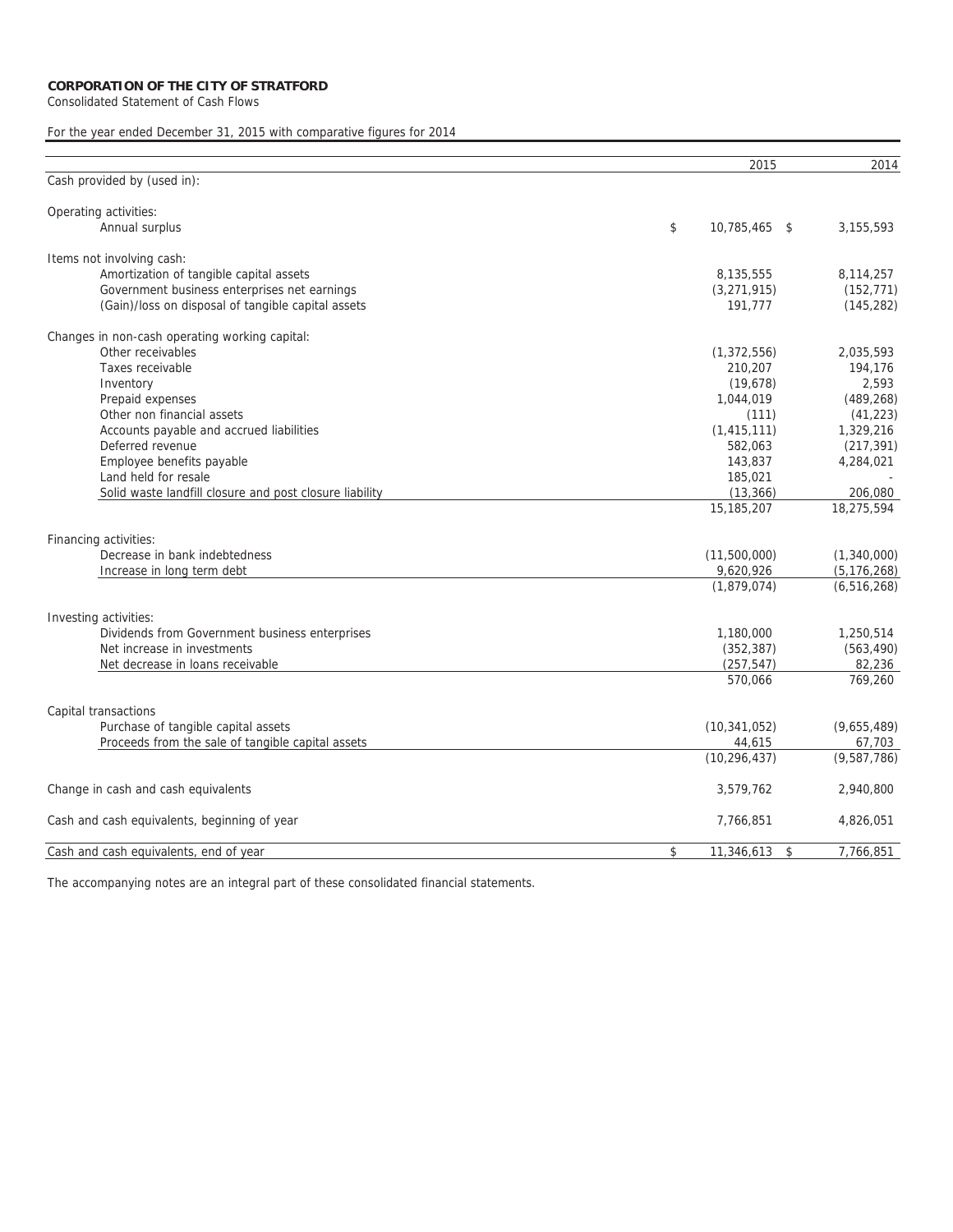Notes to Consolidated Financial Statements

#### For the year ended December 31, 2015

#### **1. Significant accounting policies:**

The consolidated financial statements of the Corporation of the City of Stratford (the "Corporation") are prepared by management in accordance with Canadian public sector accounting standards for local governments as recommended by the Public Sector Accounting Board ("PSAB") of CPA Canada. Significant aspects of accounting policies are as follows:

(a) Reporting entity:

These consolidated financial statements reflect the assets, liabilities, revenues, and expenditures of the Corporation and include the activities of all committees of Council and the following local boards, municipal enterprises and utilities which are accountable to the Corporation for the administration of their financial affairs and resources and are owned or controlled by the Corporation.

- (i) Consolidated entities:
	- Stratford Public Library
	- Board of Parks
	- Stratford City Centre Committee
	- Perth & Stratford Housing Corporation
	- SEED CO
- (ii) Proportionally consolidated entities:

The following entities are proportionally consolidated with the financial statements of the Corporation based on an approved funding agreement effective January 1, 2015.

|                                          | 2015   | 2014   |
|------------------------------------------|--------|--------|
| Perth District Health Unit               | 43.40% | 43.88% |
| Spruce Lodge Home for the Aged           | 44.30% | 44.79% |
| Spruce Lodge Home Assistance Corporation | 44.30% | 44.79% |
| Spruce Lodge Foundation                  | 44.30% | 44.79% |

The method of consolidation is based on notional weighted assessment as stated in the new shared services costing agreement.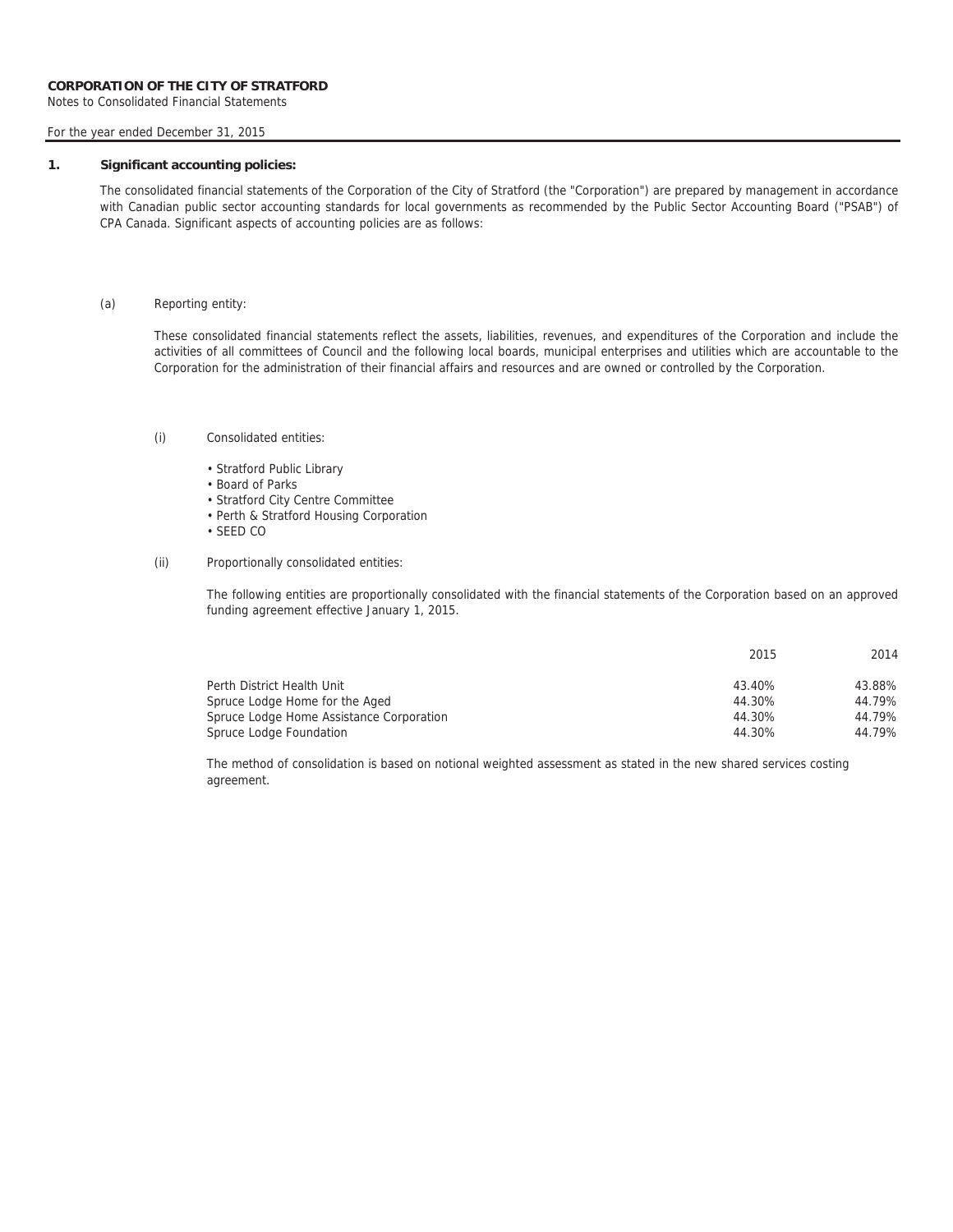For the year ended December 31, 2015

#### **1. Significant accounting policies (continued):**

- (a) Reporting entity (continued):
	- (iii) Equity accounting:

Government business enterprises are accounted for by the modified equity method. Under the modified equity method, the accounting principles of government business enterprises are not adjusted to conform to the Corporation's accounting principles and inter-organizational transactions and balances are not eliminated. However, inter-organizational gains and losses are eliminated on assets remaining with the government reporting entities at the reporting date.

The government business enterprises include:

- Festival Hydro Inc.
- Festival Hydro Services Inc.
- (b) Accrual accounting:

Revenues and expenditures are reported on the accrual basis of accounting. The accrual basis of accounting recognizes revenues as they are earned and measurable. Expenditures are recognized as they are incurred and measurable as a result of the receipt of goods or services and the creation of a legal obligation to pay.

(c) Cash and cash equivalents

Cash and cash equivalents are comprised of cash on hand, cash held in financial institutions and temporary investments with maturities of 60 days or less.

(d) Bank indebtedness

Bank indebtedness is a fluctuating short term line of credit held in a financial institution.

(e) Tangible capital assets:

Tangible capital assets are recorded at cost, which includes all amounts that are directly attributable to acquisition, construction, development or betterment of the asset, and include interest charges when these charges are directly attributable to the capital project. Donated or contributed assets are capitalized and recorded at their estimated fair value upon acquisition. Leased capital assets are valued at the present value of the future minimum lease payments. Certain tangible capital assets for which historical cost information is not available have been recorded at current replacement cost deflated by a relevant inflation factor.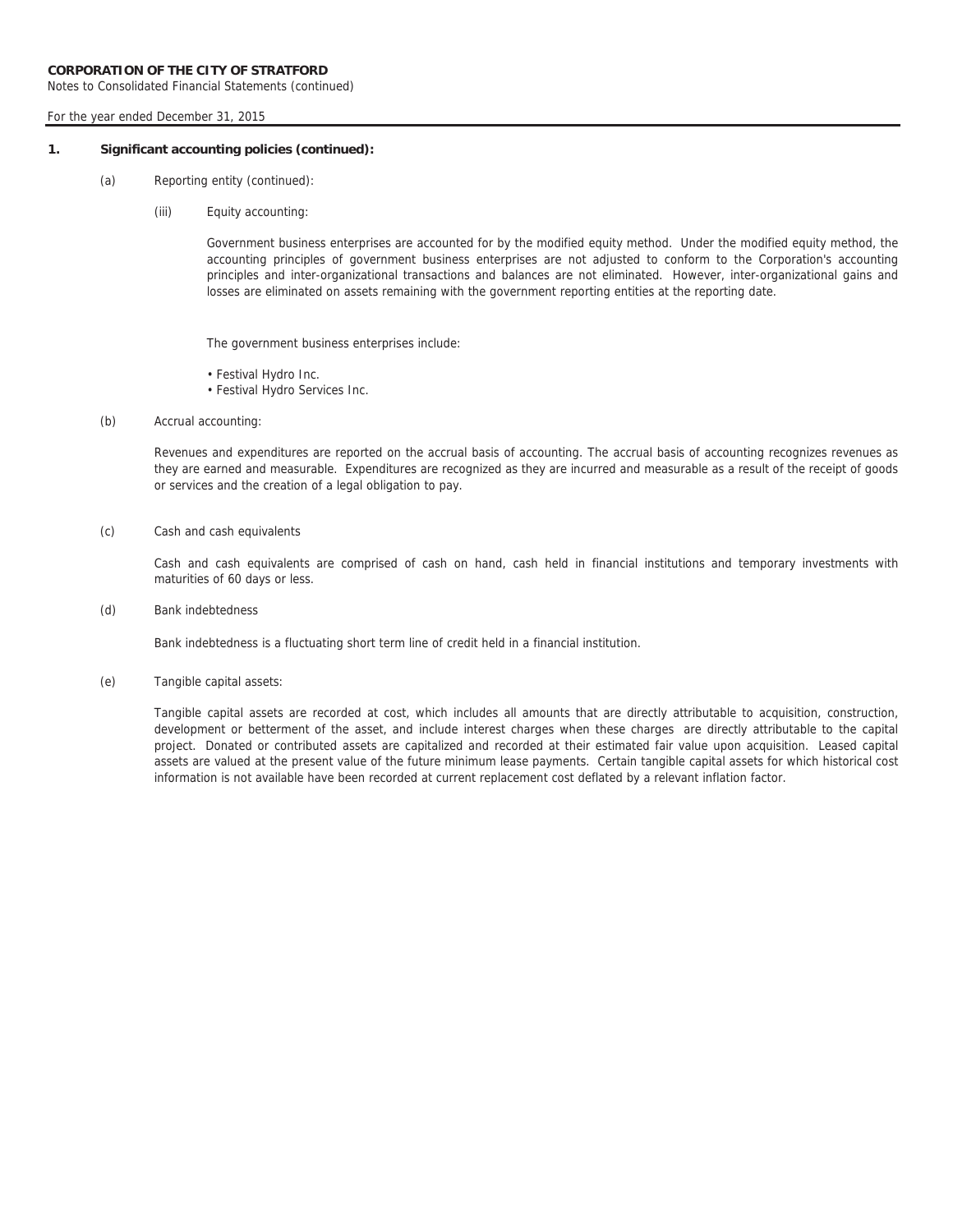#### For the year ended December 31, 2015

#### **1. Significant accounting policies (continued):**

(e) Tangible capital assets (continued):

Works of art and other historical treasures are accounted for in the same method as the other tangible capital assets, with the exception that they are not amortized.

Work in progress identified in this and subsequent notes relates to assets under construction. The costs, less residual value, of the tangible capital assets are amortized on a straight-line basis over their estimated useful lives as follow:

| Land Improvements                | 20 to 30 years  |
|----------------------------------|-----------------|
| Buildings and building equipment | 15 to 50 years  |
| Computer Equipment               | 5 years         |
| Furniture and fixtures           | 15 to 30 years  |
| Vehicles                         | 2 to 25 years   |
| Machinery and equipment          | 5 to 25 years   |
| Linear                           | 20 to 40 years  |
| Other capital assets             | 50 years        |
| Roads                            | 15 to 60 years  |
| <b>Bridges</b>                   | 60 to 75 years  |
| Water and wastewater facilities  | 35 to 100 years |
| Underground and other networks   | 100 years       |

(f) Land held for resale:

The land held for resale is recorded at cost.

(g) Tax revenues:

In 2015 the Corporation billed over \$51.2 million in property tax revenue for municipal purposes. A further \$13.7 million in provincial education taxes were billed on behalf of the Province of Ontario for education purposes and remitted to the Province during the year. The authority to levy and collect property taxes is established under the Municipal Act, 2001, the Assessment Act, the Education Act and other legislation.

The amount of the total annual property tax levy is determined each year through Council's approval of the annual operating budget. Municipal tax rates are set annually by Council for each class or type of property, in accordance with legislation and Council approved policies, in order to raise the revenues required to meet operating budget requirements. Education tax rates are established by the Province of Ontario each year in order to fund the costs of education on a Province wide basis.

Taxation revenues are recorded at the time tax billings are issued. Additional property tax revenue can be added throughout the year, related to new properties that become occupied, or that become subject to property tax, after the return of the annual assessment roll used for billing purposes. The Corporation may receive supplementary assessment rolls over the course of the year from MPAC that identify new or omitted assessments. Property taxes for these supplemental/omitted amounts are then billed according to the approved tax rate for the property class.

Taxation revenues in any given year may also be reduced as a result of reductions in assessment values rising from assessment and/or tax appeals. Each year, an amount is identified to cover the estimated amount of revenue loss attributable to assessment appeals, tax appeals or other deficiencies in tax revenue.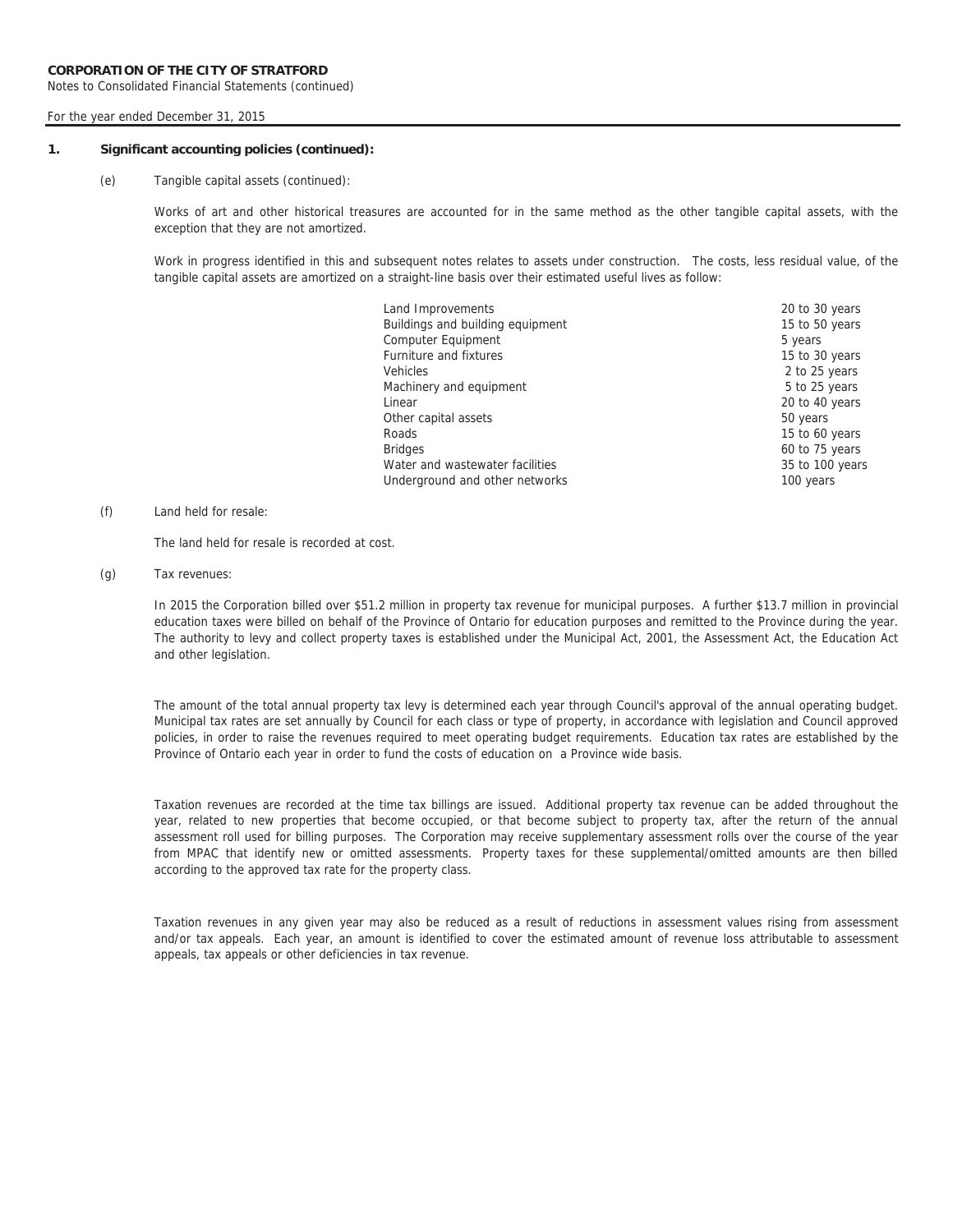## **1. Significant accounting policies (continued):**

(h) Deferred revenue:

The recreational land (Planning Act), development charges funds, and sub divider contributions are prescribed by legislation, or agreement and are reported as deferred revenue on the consolidated statement of financial position. Grants that are received in the year, but are subject to external restrictions that have not been fulfilled, are recorded in deferred revenue until those obligations are met. In addition, certain user charges and fees are collected for which the related services have yet to be performed. These amounts are recognized as revenue in the fiscal year the related expenditures are incurred or services performed.

(i) Long-term investments:

Long-term investments are recorded at cost less any amounts written-off to reflect a permanent decline in market value below cost. Investments consist of authorized investments pursuant to provisions of the Municipal Act and comprise government and corporate bonds, debentures, pooled investment funds and short-term instruments of various financial institutions.

Investment income earned is reported as revenue in the period earned. Investment income earned on obligatory reserve funds is added to the fund balance and forms part of the respective deferred revenue balances.

(j) Inventory:

Inventory is valued at the lower of cost and net realizable value on a first-in, first-out basis.

(k) Employee benefits payable:

The Corporation provides post-retirement health care, life insurance and unused sick leave benefits to eligible retired employees. The benefits earned by employees are actuarially determined using management's best estimate of salary escalation, retirement ages of employees and expected benefit costs.

Past service costs from plan amendments related to prior period employee services are accounted for in the period of the plan amendment. The effects of a gain or loss from settlements or curtailments are expensed in the period they occur. Net actuarial gains and losses related to the employee benefits are amortized over the average remaining service life of the related employee group. Employee future benefit liabilities are discounted at the Corporation's cost of borrowing using estimated rates for debt with maturities similar to expected benefit payments in the future. The costs of workplace safety and insurance obligations are actuarially determined and are expensed.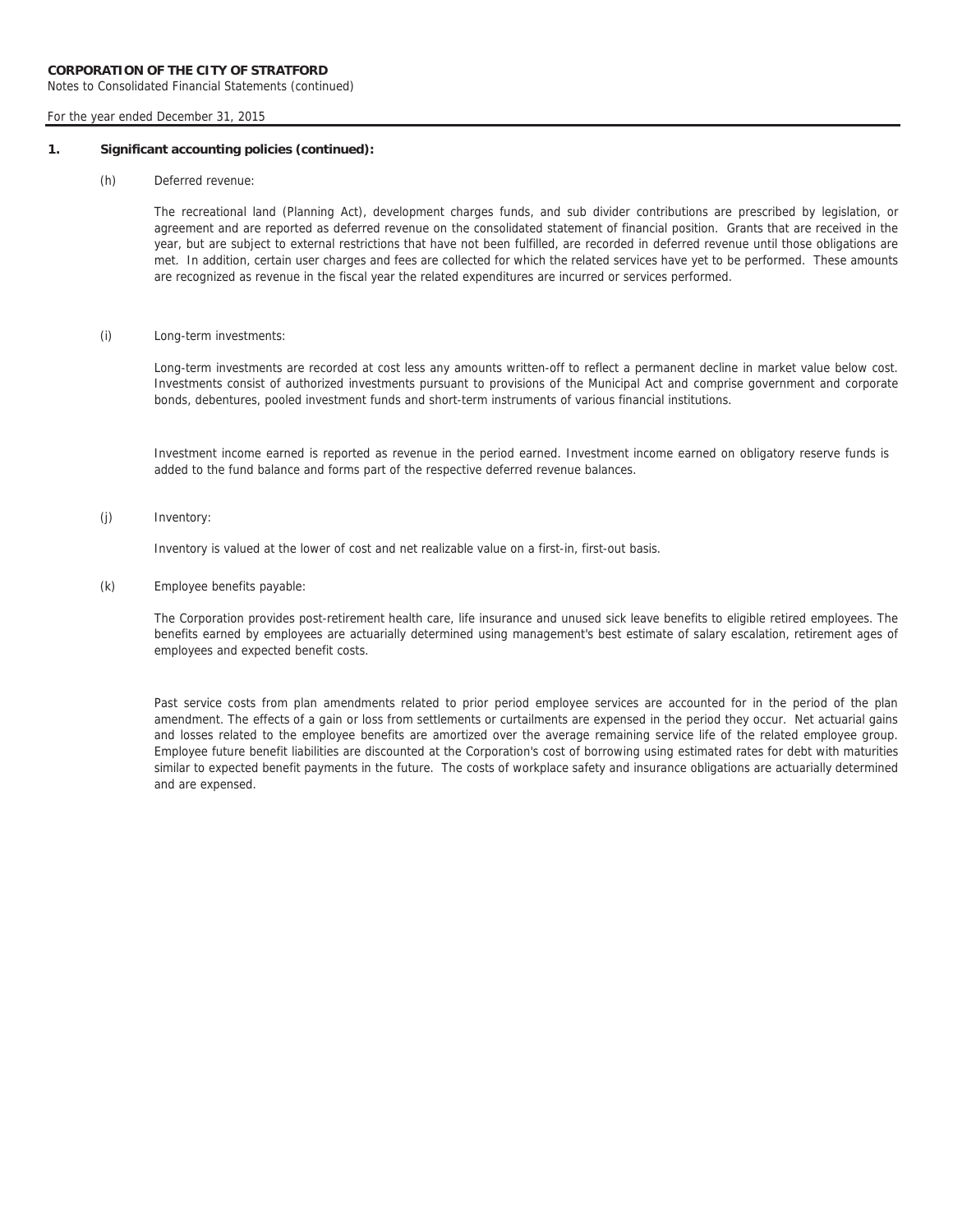#### **1. Significant accounting policies (continued):**

(l) Use of estimates:

The preparation of the consolidated financial statements in conformity with Canadian public sector accounting standards requires management to make estimates and assumptions that affect the reported amounts of assets and liabilities and disclosure of contingent assets and liabilities at the date of the consolidated financial statements and the reported amounts of revenues and expenses during the reporting periods. The amounts subject to such estimates include employee benefits payable, assessment appeals, claims provisions, and solid waste landfill closure and post-closure liability. Actual results could differ significantly from those estimates.

(m) Transactions on behalf of others:

Trust funds operated by the Corporation amounting to \$ 2,443,160 (2014 - \$2,372,366) have not been included in the consolidated statement of financial position nor have their operations been included in the consolidated statement of operations, as they are reported on separately.

(n) Government transfer revenue:

Government transfer revenue is recorded once it is authorized by the transferring government and the Corporation is eligible to receive the transfer. Any amount received but restricted is recorded as deferred revenue in accordance with Section 3100 of the Public Sector Accounting Handbook and recognized as revenue in the period in which the resources are used for the purpose specified.

Government transfers include social assistance program funding representing 80-100% of certain social services programs, social service administration funding covering 50% of certain administration costs and transfers for social housing totaling approximately 20% of costs of the program.

In addition, the Corporation periodically receives senior government capital funding in the form of infrastructure grants and receives ongoing funding from both senior levels of government as a result of an allocation of gas tax funds.

Contaminated sites: (o)

Public Sector Accounting Handbook section 3260 - Liability for Contaminated Sites, requires that the City recognize a liability for remediation of contaminated sites when contamination of a site, for which the City is directly responsible or accepts responsibility, exceeds an existing environmental standard and a reasonable estimate of the remediation costs can be made. The City is in the process of establishing an inventory of contaminated sites (if any) and evaluating if it will be required to recognize a liability for remediation of any of the sites.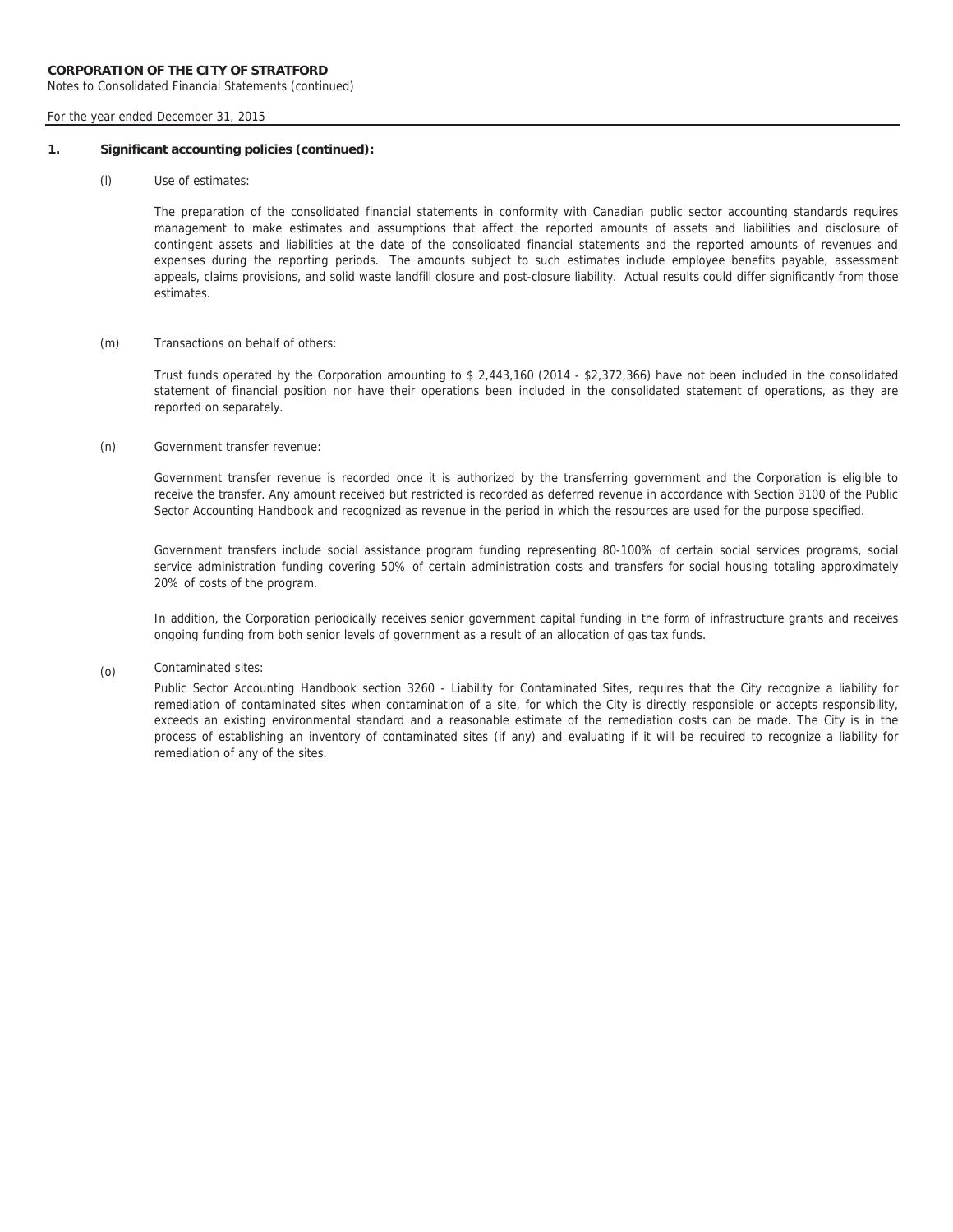#### For the year ended December 31, 2015

## **2. Cash and cash equivalents and bank indebtedness:**

The following is a breakdown of cash and cash equivalents and bank indebtedness:

| Cash and cash equivalents:<br>Bank accounts<br>Petty Cash | 2015<br>11,343,102 \$<br>3.511 | 2014<br>7,763,340<br>3,511 |
|-----------------------------------------------------------|--------------------------------|----------------------------|
|                                                           | 11,346,613                     | 7,766,851                  |
| Bank indebtedness:                                        |                                |                            |
| Short term operating loan                                 | $\overline{\phantom{a}}$       | (11,500,000)               |
|                                                           | $\overline{\phantom{a}}$       | (11,500,000)               |
|                                                           |                                |                            |

## **3. Loans receivable:**

The following loans are outstanding at December 31, 2015:

|                                       | 2015      | 2014    |
|---------------------------------------|-----------|---------|
| <b>Stratford Perth Museum</b>         | 343,769   | 354,838 |
| Heritage Conservation District Loans  | 234,968   | 231,498 |
| <b>Stratford Soccer Association</b>   | 120,000   | 130,000 |
| Stratford Perth Museum (2)            | 167.584   | 174,604 |
| Household Sewer Loans                 | 15,977    | 19.749  |
| <b>Stratford Tourism Alliance</b>     | 210,938   |         |
| <b>Stratford Perth Humane Society</b> | 75,000    |         |
|                                       | 1,168,236 | 910.689 |

The Stratford Perth Museum loan matures in 2038, has an interest rate of 3% with repayments of \$1,791 being made monthly.

The Heritage Conservative District loans are interest free 10 year loans with maturity dates between July 2016 and September 2025.

The Stratford Perth Museum (2) matures in 2038,has an interest rate of .5% with repayments of \$656.34 being made monthly.

The Stratford Soccer Assciation loan is a 15 year interest free loan maturing September 2028 with a yearly payment of \$10,000.

The Household Sewer loans are 3 year loans to property owners at an interest rate of 15%. Payments are made monthly.

The Stratford Tourism loan is a 4 year interest free loan.

The Stratford Perth Humane Society loan is a 4 year interest free loan.

## **4. Investments:**

|                                             | 2015<br>Cost             | Market Value               | 2014<br>Cost               | Market Value               |
|---------------------------------------------|--------------------------|----------------------------|----------------------------|----------------------------|
| Bankers' acceptances<br>Deposit notes/GIC's | - \$<br>2,740,400        | $\sim$<br>2,716,738        | 91,281<br>5,158,825        | 89,837<br>5,136,467        |
| Fixed Income                                | 13,552,655<br>16,293,055 | 13,660,709<br>\$16,377,447 | 10.690.562<br>\$15,940,668 | 10,960,457<br>\$16,186,761 |

Long-term investments earn interest between 1.51% and 9.98% and have maturity dates between February 2016 and December 2108.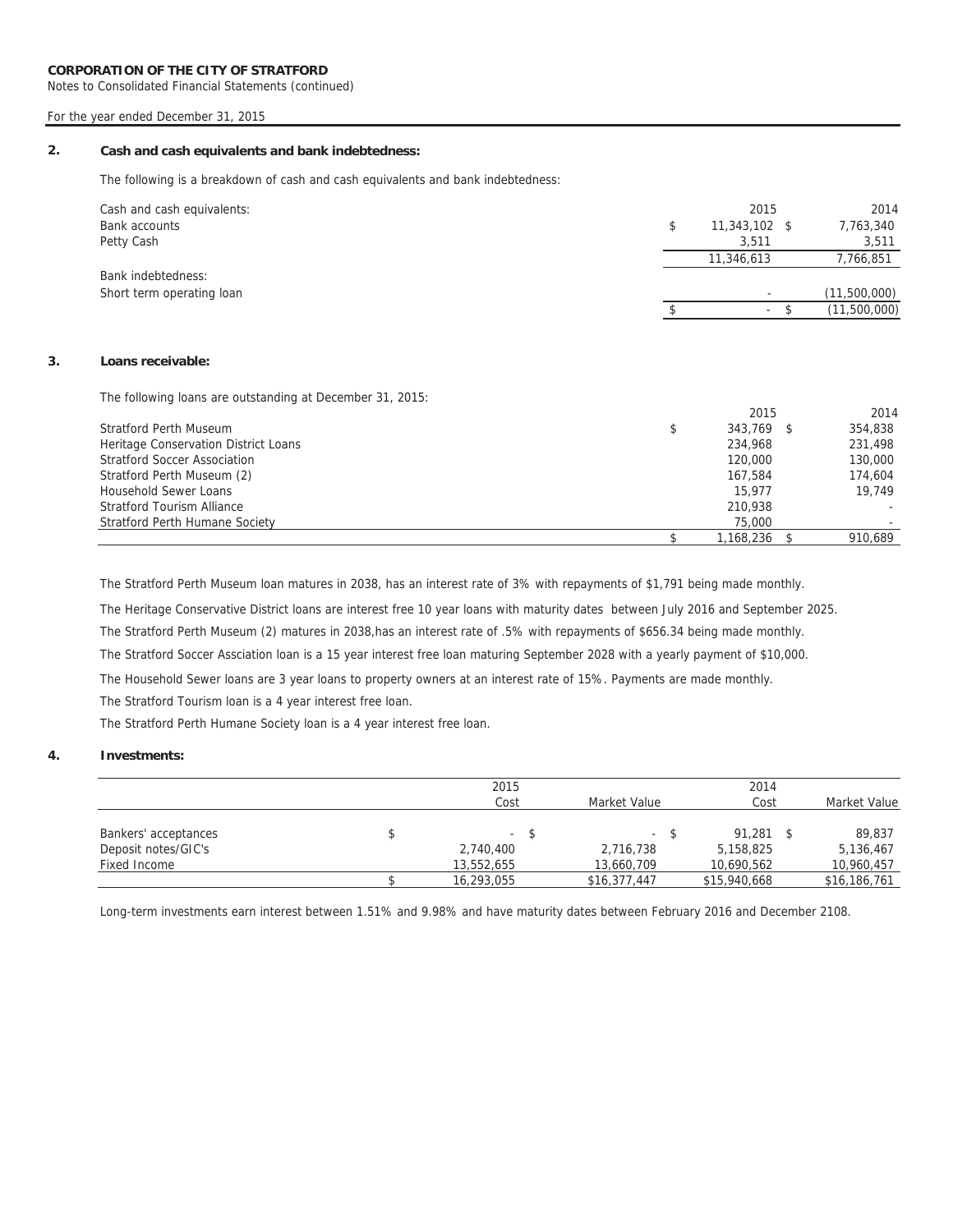Notes to Consolidated Financial Statements (continued)

#### For the year ended December 31, 2015

#### **5. Investment in Government Business Enterprises:**

The Corporation holds a 100% interest in Festival Hydro Inc. and Festival Hydro Services Inc. as follows:

|                              |     | 2015       | 2014       |
|------------------------------|-----|------------|------------|
|                              |     |            | Restated   |
| Festival Hydro Inc           | (a) | 38,973,743 | 36,913,415 |
| Festival Hydro Services Inc. | (b) | 810,835    | 779.248    |
|                              |     | 39,784,578 | 37,692,663 |

Beginning 2015, Festival Hydro Inc. and Festival Hydro Services Inc. are required to prepare their financial statements in accordance with International Financial Reporting Standards (IFRS). In prior years, these financial statements were prepared in accordance with Canadian general accepted accounting principles (CGAAP). The company has restated the comparative information in its consolidated financial statements for the year ended December 31, 2014 and its opening consolidated statement of financial position as at January 1, 2014 by retroactively applying IFRS in accordance with IFRS standards for first time adoption. Adjustments in the City's financial statements due to IFRS are provided below.

| <b>Investment in Government Business</b>          |                             |         | IFRS Adjustments to opening IFRS adjustments to |      |              |                  |
|---------------------------------------------------|-----------------------------|---------|-------------------------------------------------|------|--------------|------------------|
| Enterprise                                        | Balance previously reported | balance |                                                 |      | 2014 surplus | Balance restated |
| Investment in Festival Hydro Inc.                 | 36.850.050 \$               |         | 196,827                                         | - \$ | $133.462$ \$ | 36,913,415       |
| Investment in Festival Hydro Services Inc.        | 779.248                     |         | $\overline{\phantom{a}}$                        |      |              | 779.248          |
| Share of earnings in Festival Hydro Inc.          | 218,176                     |         | $ -$                                            |      | 133,462      | 84,714           |
| Share of earnings in Festival Hydro Services Inc. | 68,058                      |         |                                                 |      | . .          | 68,058           |

The investments consist of the following:

| <b>Investment in Government Business</b> |                 |                          |                      |          | Share of income 2014 |
|------------------------------------------|-----------------|--------------------------|----------------------|----------|----------------------|
| Enterprise                               | Net assets 2015 | Net assets 2014 restated | Share of income 2015 | restated |                      |
| Festival Hydro Inc.                      | 38.973.743 \$   | 36.913.415 \$            | $3.240.328$ \$       |          | 84.714               |
| Festival Hydro Services Inc.             | 810.835         | 779.248                  | 31,587               |          | 68,058               |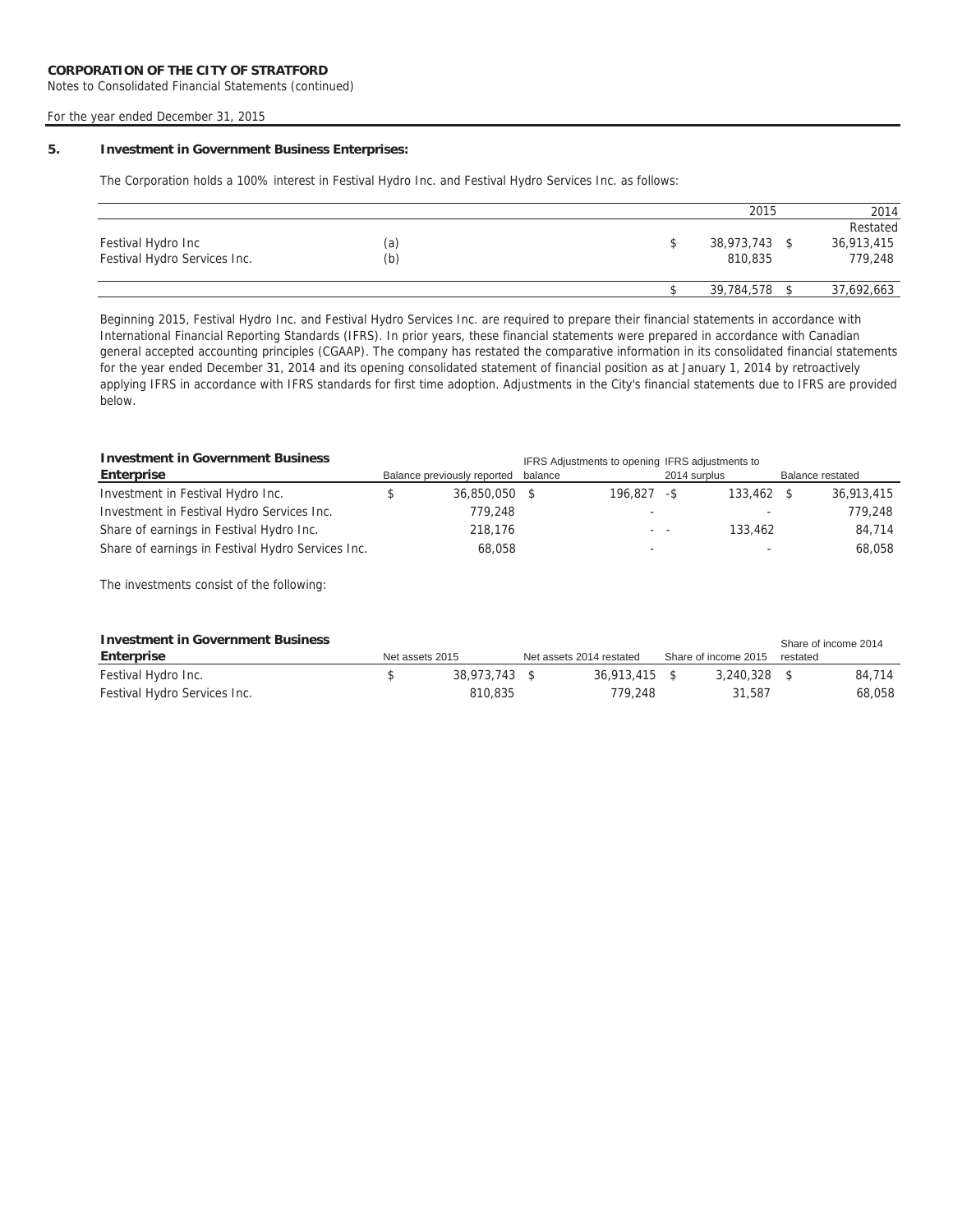(a) Festival Hydro Inc.:

|                                              | 2015                    | 2014                    |
|----------------------------------------------|-------------------------|-------------------------|
|                                              |                         | Restated                |
| Financial position:                          |                         |                         |
| Current assets                               | \$<br>13,216,669 \$     | 14,312,964              |
| Capital assets<br>Deferred tax assets        | 51,628,285              | 50,857,517              |
| Other Assets                                 | 841,045                 | 1,935,599               |
| <b>Total assets</b>                          | 2,095,887<br>67,781,886 | 3,244,206<br>70,350,286 |
|                                              |                         |                         |
| Regulatory balances                          | 2,041,868               | 4,383,349               |
| <b>Current liabilities</b>                   | 11,832,560              | 14,285,169              |
| Demand loan payable to the City of Stratford | 15,600,000              | 15,600,000              |
| Post-employment benefits                     | 1,379,334               | 1,357,109               |
| Other liabilities                            | 15,876,494              | 15,591,135              |
| <b>Total liabilities</b>                     | 44,688,388              | 46,833,413              |
| Regulatory balances                          | 1,761,623               | 6,586,807               |
| Equity                                       | \$<br>23, 373, 743      | \$<br>21,313,415        |
| Financial activities:                        |                         |                         |
| Revenues                                     | \$<br>83,056,063 \$     | 76,942,881              |
| Operating expenses                           | (79, 188, 070)          | (74, 485, 395)          |
| Finance costs (net)                          | (1,904,296)             | (2,914,137)             |
| Income tax                                   | (1, 193, 461)           | (3, 726)                |
| Net movement in regulatory balance           | 2,488,610               | 657,620                 |
| Other comprehensive income (loss)            | (18, 518)               | (112, 529)              |
| Equity, beginning of year                    | 21,313,415              | 22,479,216              |
| Dividends paid or payable on common shares   | (1, 180, 000)           | (1, 250, 515)           |
| Equity, end of year                          | \$<br>23,373,743        | \$<br>21,313,415        |
|                                              |                         |                         |
|                                              | 2015                    | 2014<br>Restated        |
| Investment in Festival Hydro Inc.:           |                         |                         |
| Equity, end of year                          | \$<br>23,373,743 \$     | 21,313,415              |
| Demand loan payable to the City of Stratford | 15,600,000              | 15,600,000              |
| Net investment                               | \$<br>38,973,743        | \$<br>36,913,415        |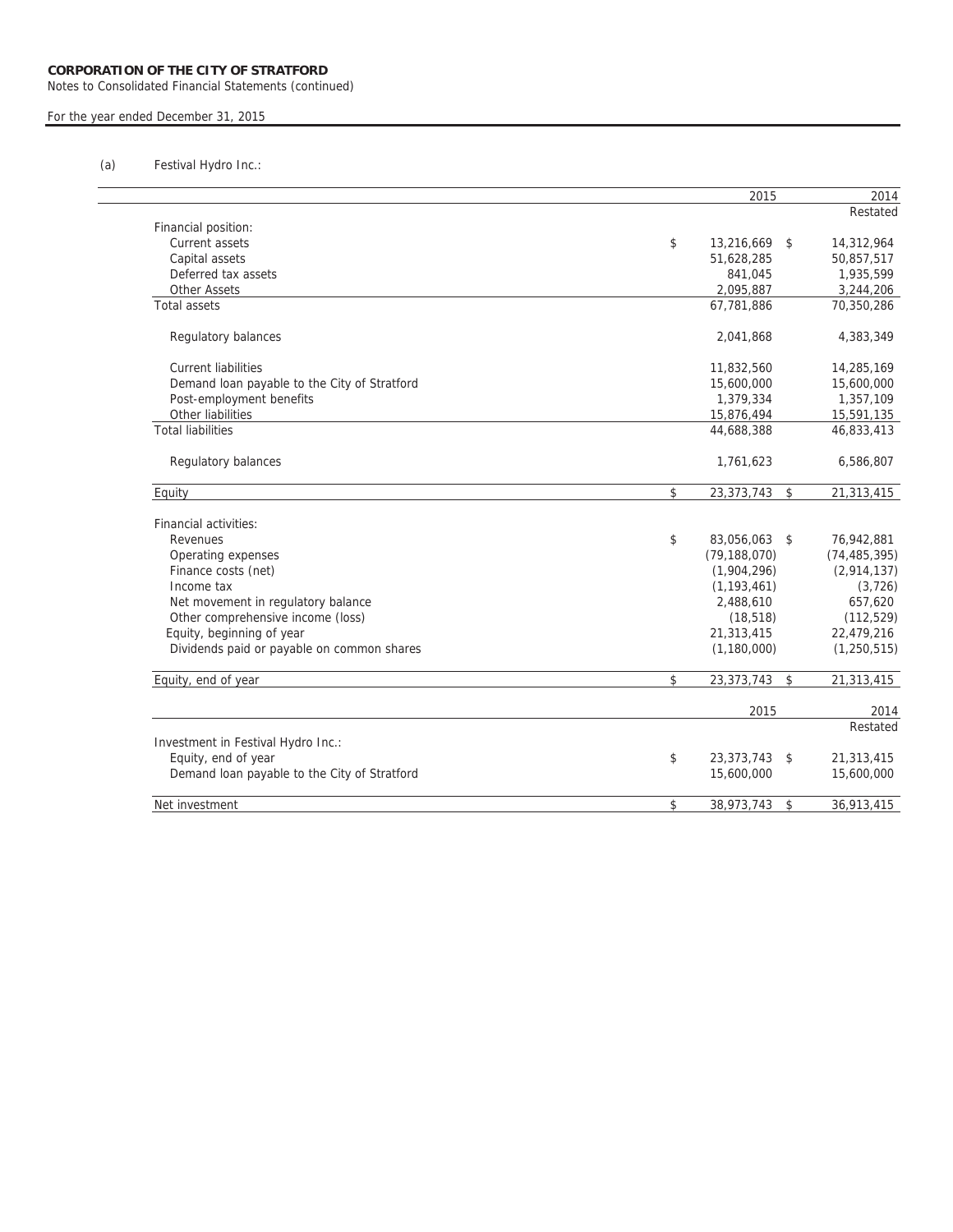Notes to Consolidated Financial Statements (continued)

## For the year ended December 31, 2015

## **5. Investment in Government Business Enterprises (continued):**

(b) Festival Hydro Services Inc.:

|                                              | 2015               |                | 2014       |
|----------------------------------------------|--------------------|----------------|------------|
|                                              |                    |                | Restated   |
| Financial position:                          |                    |                |            |
| Current assets                               | \$<br>94,783       | $\mathfrak{S}$ | 84,359     |
| Capital assets                               | 2,511,800          |                | 2,744,498  |
| Other assets                                 | 61,691             |                | 58,351     |
| <b>Total assets</b>                          | 2,668,274          |                | 2,887,208  |
| <b>Current liabilities</b>                   | 66,524             |                | 46,039     |
| Demand loan payable to the City of Stratford | 372,000            |                | 372,000    |
| Other liabilities                            | 1,790,915          |                | 2,061,921  |
| <b>Total liabilities</b>                     | 2,229,439          |                | 2,479,960  |
| Equity                                       | \$<br>438,835      | \$             | 407,248    |
| Financial activities:                        |                    |                |            |
| Revenues                                     | \$<br>1,037,023 \$ |                | 1,009,844  |
| Operating expenses                           | (929, 051)         |                | (842, 118) |
| Finance costs (net)                          | (82, 385)          |                | (99,668)   |
| Income tax                                   | 6,000              |                |            |
| Net assets, beginning of year                | 407,248            |                | 339,190    |
| Dividends on common shares                   |                    |                |            |
| Equity, end of year                          | \$<br>438,835      | \$             | 407,248    |
|                                              | 2015               |                | 2014       |
|                                              |                    |                | Restated   |
| Investment in Festival Hydro Services Inc.:  |                    |                |            |
| Equity, end of year                          | \$<br>438,835      | \$             | 407,248    |
| Demand loan payable to the City of Stratford | 372,000            |                | 372,000    |
| Net investment                               | \$<br>810,835      | \$             | 779,248    |

During the year, and within the normal course of operations, the Corporation was provided water and sewer billing and collection services by Festival Hydro. Amounts paid to Festival Hydro Inc. by the Corporation were \$450,594 (2014 - \$438,542).

The Corporation also leases space from Festival Hydro for which it paid rent of \$33,673 (2014 - \$33,647) during the year.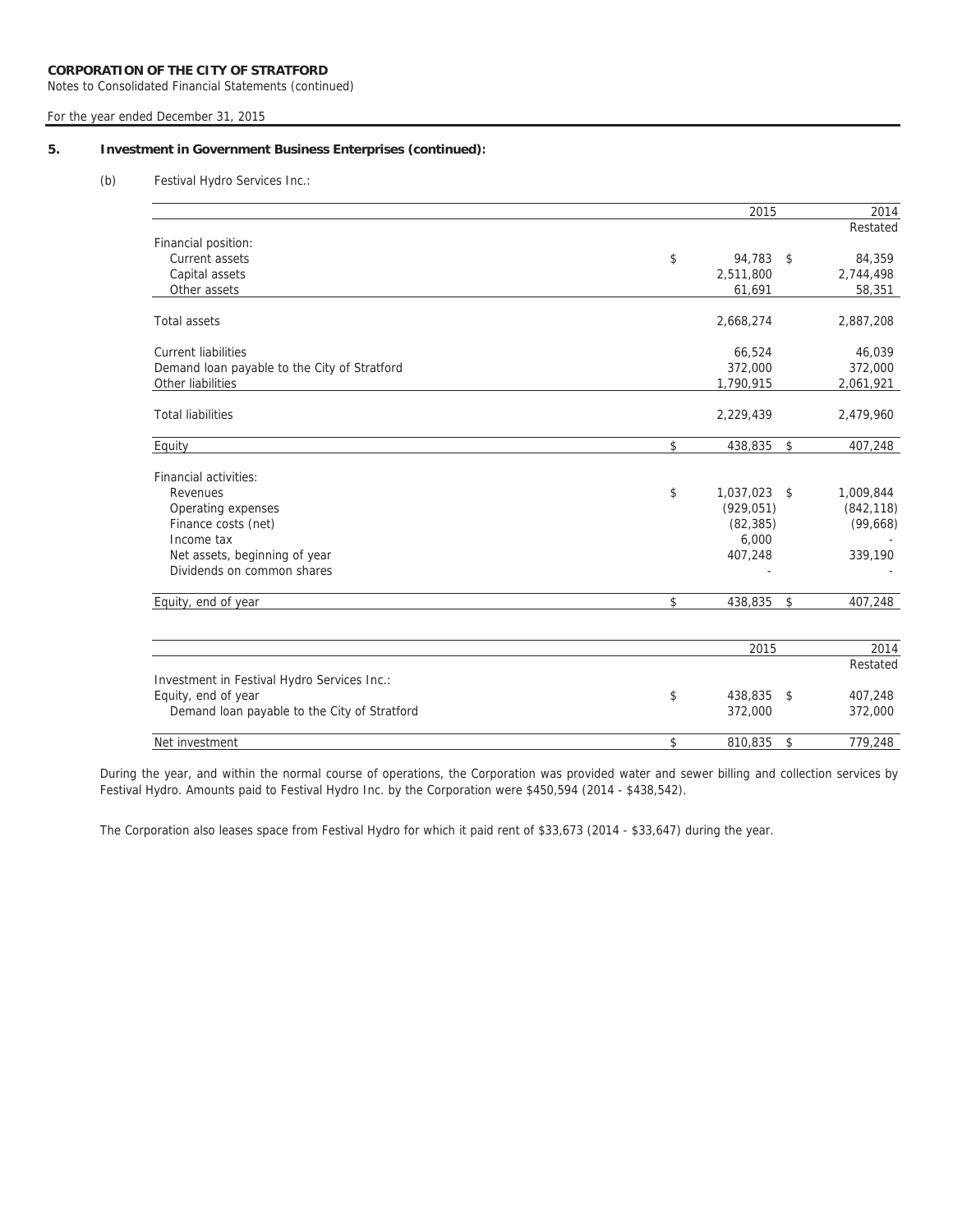#### **6. Pension agreement:**

The Corporation makes contributions to the Ontario Municipal Employees Retirement Fund (OMERS), a multi-employer plan, on behalf of its employees. The plan is a defined benefit plan which specifies the amount of the retirement benefit to be received by the employees based on the length of service and rates of pay. The 2015 contribution rates are 9.0% for employee earnings below the year's maximum pensionable earnings and 14.6% thereafter for employees with a normal retirement age of 65. The 2015 contribution rates are 9.2% for employees earnings below the year's maximum pensionable earnings and 15.8% thereafter for employees with a normal retirement age of 60. Employees and employers contribute jointly to the plan.

OMERS is a multi-employer pension plan, therefore any pension plan surplus or deficit is a joint responsibility of all Ontario municipalities and their employees. As a result, the Corporation does not recognize any share of the OMERS pension surplus or deficit. Employer contributions for current service amounted to \$2,711,546 (2014 - \$2,950,354) and are matched by employee contributions in a similar manner. Employer contributions are recognized as an expenditure in the consolidated statement of financial activities in the year contributions are made. The OMERS pension plan has a deficit. If actuarial surpluses are not available to offset the existing deficit and subsidize future contributions, increases in contributions will be required in the future.

#### **7. Deferred revenue:**

|                                      | 2015            |    | 2014       |
|--------------------------------------|-----------------|----|------------|
| Obligatory reserve funds:            |                 |    |            |
| Development charges                  | \$<br>6,611,258 | S. | 6,452,075  |
| Subdivider contributions             | 103,835         |    | 101,089    |
| Recreational land (The Planning Act) | 521.772         |    | 437,532    |
| Federal gas tax                      | 3,493,284       |    | 2,319,447  |
| Provincial gas tax                   | 604.162         |    | 1,442,544  |
| Other current miscellaneous          | 95,789          |    |            |
| Other consolidated entities:         |                 |    |            |
| Other                                | 124.839         |    | 220,190    |
|                                      | 11,554,939      |    | 10,972,877 |
|                                      |                 |    |            |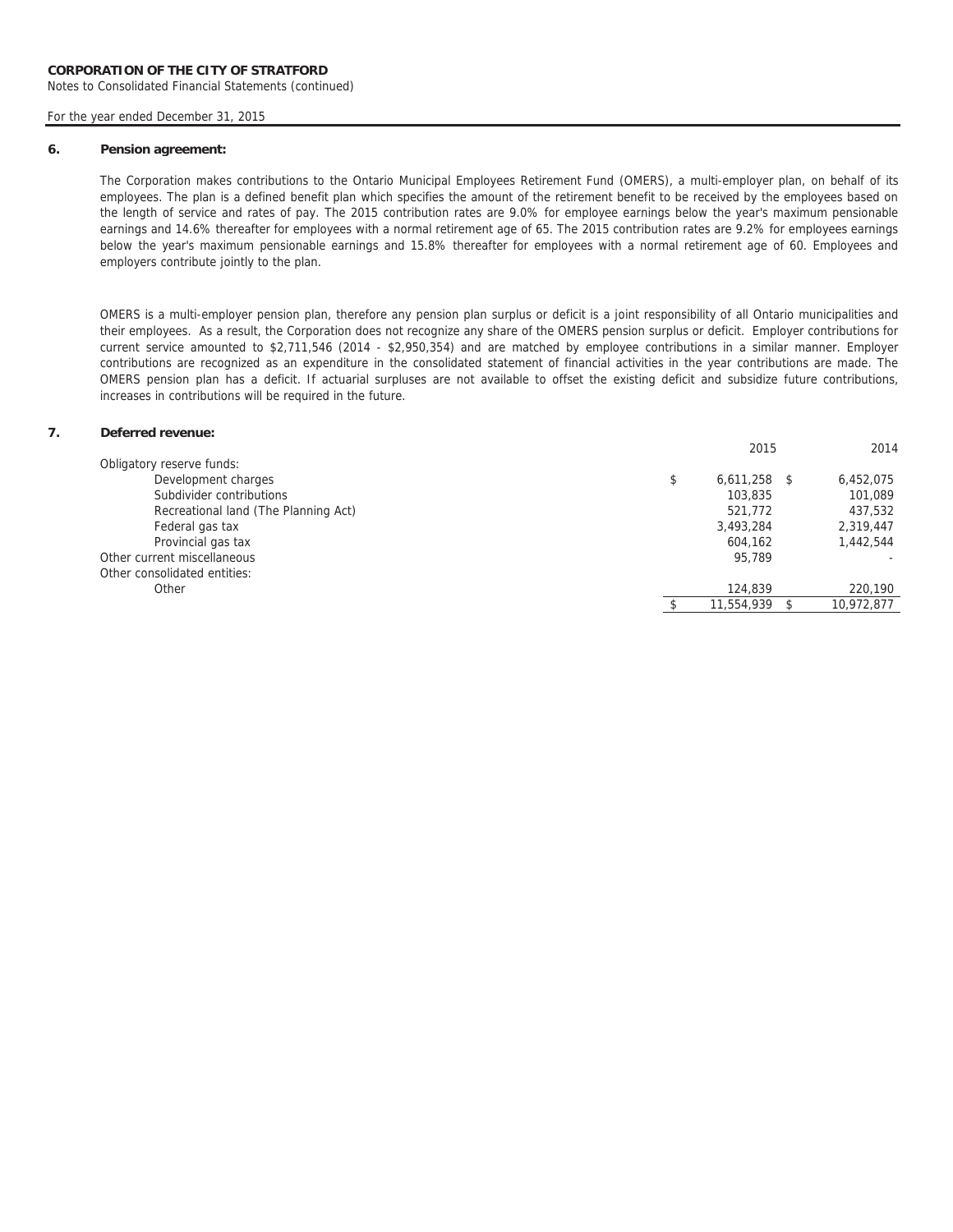#### **8. Solid waste landfill closure and post-closure liability:**

Solid waste landfill closure and post-closure liability, accounts for anticipated closure and post-closure costs for the existing and closed landfill sites. This liability is the estimated cost to date, based on a volumetric basis, of the expenditures related to those activities required when the site or phase stops accepting waste.

Post-closure activities include all activities related to monitoring the site once it can no longer accept waste, including acquisition of any additional land for buffer zones, treatment and monitoring of leachate, monitoring ground water and surface water, gas monitoring and recovery, and ongoing maintenance of various control systems, drainage system and final cover.

The estimated liability for the care of landfill sites is the present value of future cash flows associated with closure and post-closure costs. The liability includes the portion of the landfill that was closed in 1995. This liability is not funded with reserves.

Key assumptions in arriving at the liability are:

|                                                    | 2015                                    | 2014     |
|----------------------------------------------------|-----------------------------------------|----------|
| The landfill is expected to reach capacity in 2043 |                                         |          |
| Remaining capacity as at December 31, 2015         | 1.80 million tonnes 1.80 million tonnes |          |
| Expected closing cost in 2015 dollars              | 905.158 \$                              | 918,524  |
| Costs still to be recognized                       | 428,818<br>\$                           | 713,518  |
| Expected inflation rate                            | 2%                                      | 2%       |
| Discount rate                                      | 4.10%                                   | 4.00%    |
| Estimated time needed for post-closure care        | 50 Years                                | 50 Years |
|                                                    |                                         |          |

#### **9. Commitments:**

In accordance with a service agreement entered into by the municipality in 1970 with the Ontario Clean Water Agency (the "Agency"), the existing sewage system is operated by the Agency. The municipality is obligated to meet all operating costs related to the project. This agreement was renewed January 1, 2012 for 5 years. The future payments are \$861,471 for 2016 with a CPI adjustment each year thereafter until December 31, 2016 when a new agreement will be executed.

The Corporation leases vehicles. The leases are renewed every one or two years. The 2016 commitment is \$48,759. The commitment thereafter will be affected by changes to the leased fleet and inflation.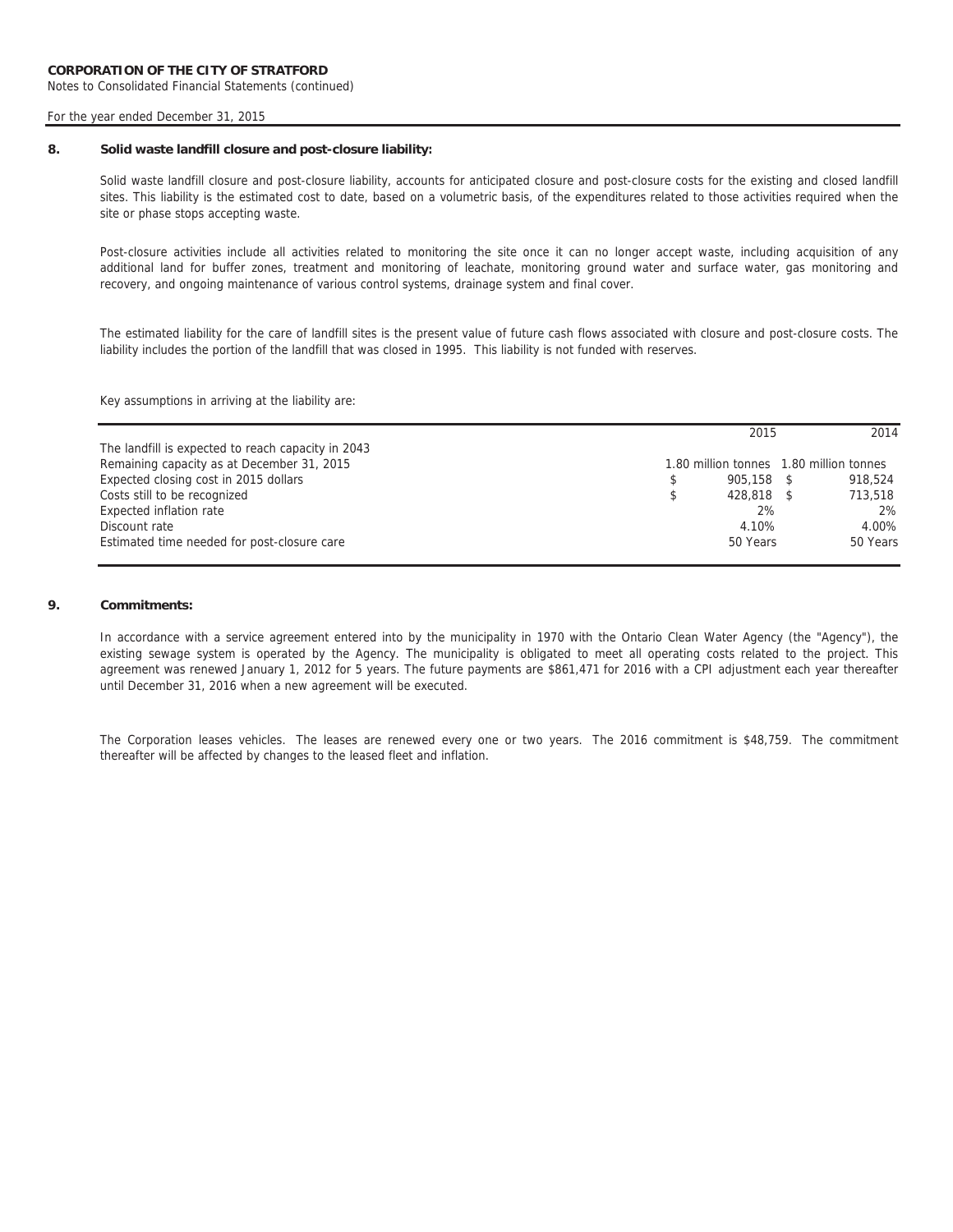#### For the year ended December 31, 2015

#### **10. Employee benefits payable:**

Employee future benefits are liabilities of the Corporation to its employees and early retirees for benefits earned but not taken. Details are as follows:

|                                                                                     | 2015                   | 2014                   |
|-------------------------------------------------------------------------------------|------------------------|------------------------|
| Post-retirement benefits (a)<br>Workplace Safety and Insurance Board Obligation (b) | 8,288,394<br>7.001.040 | 7,758,350<br>7.387.247 |
|                                                                                     | 15,289,434             | 15,145,597             |

The Corporation provides benefits to retirees until they reach 65 years of age, provides certain benefits to employees on long-term disability, allows certain employees to accumulate unused sick leave to be taken as a cash payment on termination. Above values are based on actuarial and management estimates as at December 31, 2015.

(a) The actuarial analysis is only for the City of Stratford, not including WSIB. Significant assumptions used in the actuarial valuation are as follows:

|                               | 2015  | 2014  |
|-------------------------------|-------|-------|
|                               |       |       |
| Discount rate                 | 4.10% | 4.00% |
| Rate of compensation increase | 1.50% | 1.50% |
| Healthcare cost increase      | 5.00% | 5.00% |

The benefit obligation continuity is as follows:

|                                                       |   | 2015            | 2014       |
|-------------------------------------------------------|---|-----------------|------------|
| Accrued benefit obligation end of prior year          | ъ | 7,308,500 \$    | 7,544,200  |
| Adjustment to accrued benefit obligation at January 1 | P | 213,400<br>- \$ | (480, 100) |
| Current period benefit cost                           |   | 427,300         | 418,300    |
| Retirement interest expenditure                       |   | 302,700         | 353,700    |
| Benefits paid                                         |   | (765, 200)      | (527,600)  |
| Accrued benefit obligation, December 31               |   | 7.486.700       | 7,308,500  |
| Unamortized actuarial loss (gain)                     |   | 551,000         | 213,400    |
| Liability for post-retirement benefits                |   | 8,037,700       | 7.521.900  |

Post-retirement benefits expense is as follows:

|                                        | 2015      | 2014       |
|----------------------------------------|-----------|------------|
|                                        |           |            |
| Current period benefit cost            | 427,300   | 418,300    |
| Retirement interest expenditure        | 302,700   | 353,700    |
| Amortization of actuarial (gain) loss  | (118.400) | (162, 100) |
| Total post-retirement benefits expense | 611,600   | 609.900    |

Reserves have been established to partially provide for this past service liability. The balance at the end of the year is \$5,442,154 (2014 -\$5,267,114). An amount of \$436,469 (2014 - \$264,736) was paid out of reserves to employees who left the Corporation's employment during the current year.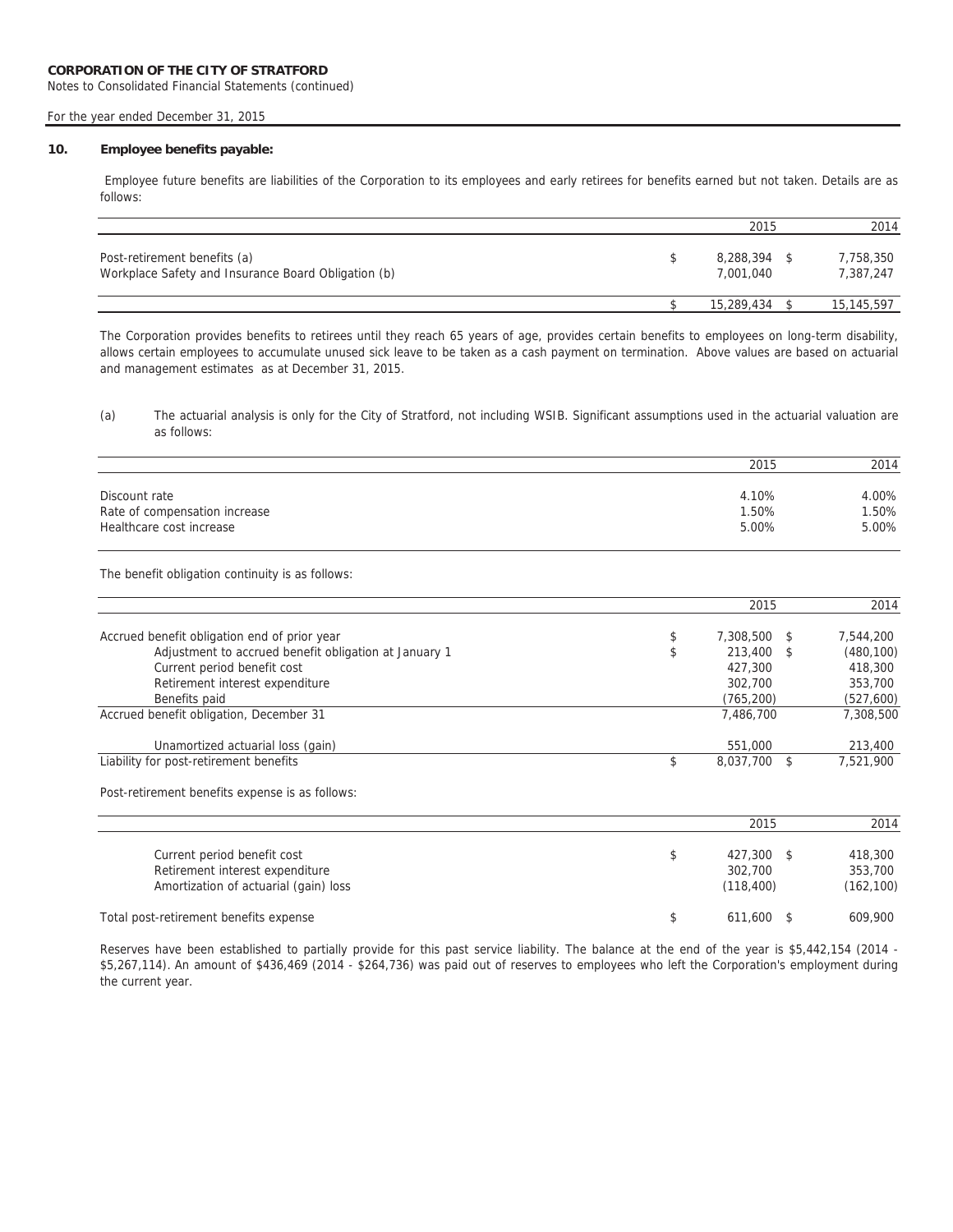## **10. Employee benefits payable (continued):**

(b) The City of Stratford is a Workplace Safety and Insurance Board (WSIB) Schedule 2 employer. The City has recorded an accrual for the estimate of future benefit costs and administrative loading as calculated by WSIB. During the year \$293,503 (2014-\$333,729) was paid by the City to the WSIB in relation to those benefits.

## **11. Long-term debt:**

The balance of long-term debt reported on the consolidated statement of financial position consists of total long-term debt incurred by municipal enterprises. The amount at the end of the year is as follows:

|                                                                         |               | 2015       |    | 2014       |
|-------------------------------------------------------------------------|---------------|------------|----|------------|
| OSIFA debenture bearing interest at 2.57% due June 2032                 | \$            | 22,107,647 | S  | 23,447,291 |
| OSIFA debenture bearing interest at 2.47% due June 2017                 |               | 253,014    |    | 421,691    |
| OSIFA debenture bearing interest at 2.78% due September 2024            |               | 603,000    |    | 670,000    |
| OSIFA debenture bearing interest at 2.74% due November 2028             |               | 3,759,618  |    | 4,048,819  |
| OMEIFA debenture bearing interest at 4.96% due November 2034            |               | 12,780,440 |    | 13,453,095 |
| OMEIFA debenture bearing interest at 2.70% due November 2034            |               | 1,058,825  |    | 1,100,987  |
| OMEIFA debenture bearing interest at 4.28% due December 2024            |               | 3,299,998  |    | 3,666,665  |
| OMEIFA debenture bearing interest at 3.21% due December 2026            |               | 15,431,267 |    | 16,834,109 |
| Royal Bank loan payable, interest at 2.63% per annum, due February 2026 |               | 4,811,019  |    | 5,520,114  |
| Royal Bank loan payable, interest at 2.42% per annum, due June 2024     |               | 1,751,812  |    | 1,905,727  |
| Royal Bank loan payable, interest at 2.84% per annum, due April 2027    |               | 4,466,442  |    |            |
| Royal Bank loan payable, interest at 2.88% per annum, due April 2028    |               | 4,417,821  |    |            |
| Royal Bank loan payable, interest at 1.75% per annum, due April 2020    |               | 1,143,006  |    |            |
| Royal Bank Ioan payable, interest at 2.49 per annum, due April 2025     |               | 1,881,616  |    |            |
| Royal Bank loan payable, interest at 2.51 per annum, due April 2023     |               | 1,461,370  |    |            |
| Royal Bank loan payable, interest at 2.80 per annum, due April 2026     |               | 1,462,528  |    |            |
|                                                                         | $\mathcal{L}$ | 80,689,423 | \$ | 71,068,498 |
| Principal repayments are summarized as follows:                         |               |            |    |            |
| 2016                                                                    |               | 6,023,430  |    |            |
| 2017                                                                    |               | 5,969,925  |    |            |
| 2018                                                                    |               | 5,922,932  |    |            |
| 2019                                                                    |               | 5,936,343  |    |            |
| 2020                                                                    |               | 5,805,648  |    |            |
| Thereafter                                                              |               | 51,031,145 |    |            |
|                                                                         | \$            | 80,689,423 |    |            |

Long-term liabilities and commitments to be financed from reserves beyond the term of Council are covered by by-law. The principal and interest payments required to service existing and pending issues and commitments are within the debt repayment limit prescribed by the Ministry of Municipal Affairs.

Total interest expense on long term debt was \$2,573,630 (2014 - \$2,484,733).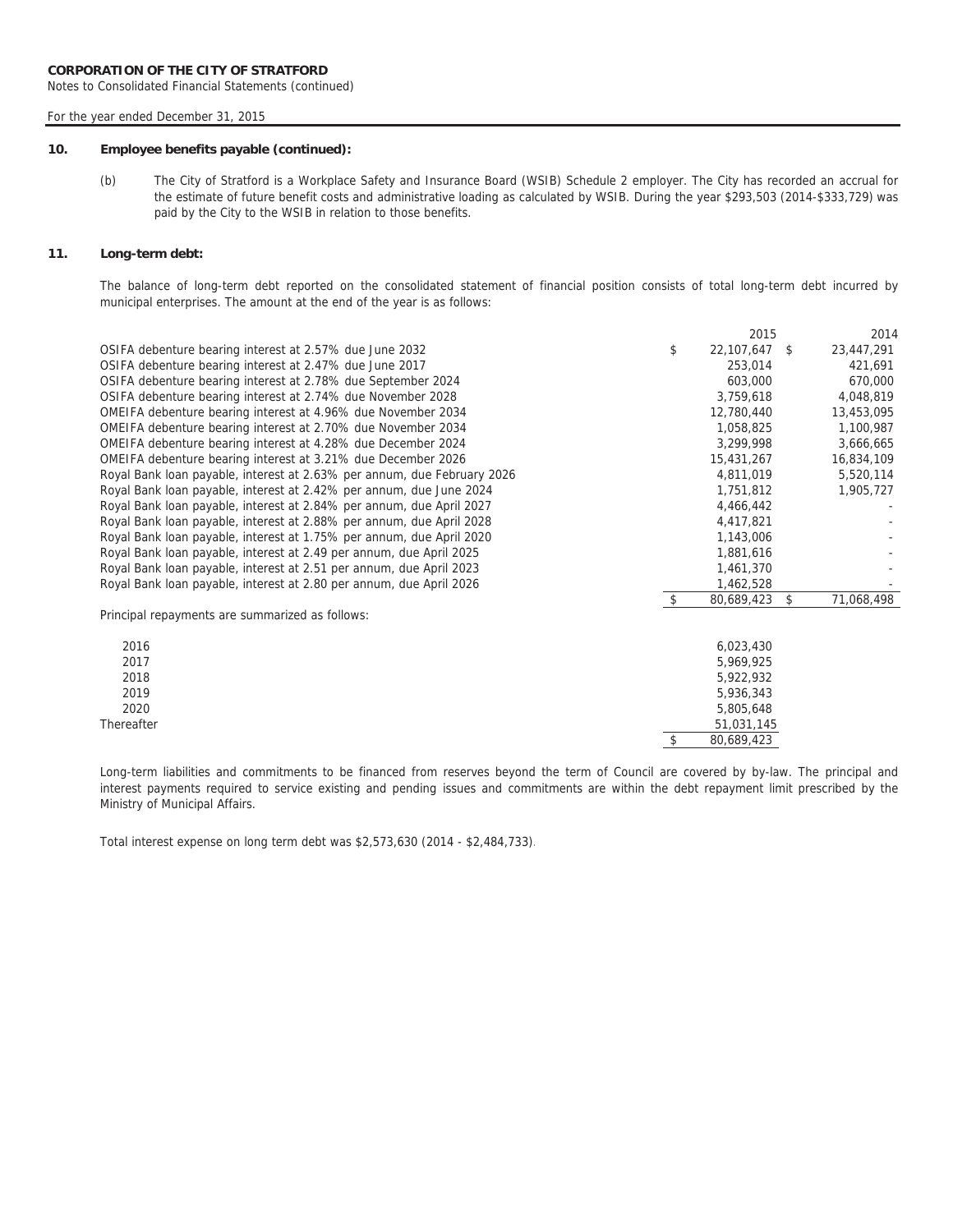#### For the year ended December 31, 2015

## **12. Public liability insurance:**

In recent years there have been substantial increases in the premiums charged by the insurance industry for public liability insurance. As a result, the Corporation has undertaken some portion of the risk, which would normally have been covered by outside insurers.

The Corporation is self insured for public liability claims up to \$50,000 for any individual claim and \$50,000 for any number of claims arising out of a single occurrence. Outside coverage is in place for claims in excess of these limits.

Claims settled during the year amounted to \$156,900 (2014 - \$115,421) have been provided for in the revenue fund and are accordingly reported as an expenditure in the consolidated statement of financial activities. Total unsettled claims at the end of the year are \$531,780 (2014 - \$560,517).

#### **13. Accumulated surplus:**

The accumulated surplus balance is comprised of balances in reserves and reserve funds, operating surplus, capital surplus, unfunded liabilities to be recovered in the future, investment in government business enterprises and investment in tangible capital assets.

|                                                          | 2015                       | 2014           |
|----------------------------------------------------------|----------------------------|----------------|
| Reserves set aside for specific purpose by Council:      |                            |                |
| Revenue purposes                                         | \$<br>16,486,656<br>\$     | 15,854,517     |
| Current purposes                                         | 1,571,675                  | 851,283        |
|                                                          |                            |                |
| Capital purposes                                         | 6,992,191                  | 6,271,602      |
| Total reserves                                           | \$<br>25,050,522<br>\$     | 22,977,402     |
| Reserve Funds set aside for specific purpose by Council: |                            |                |
| Revenue purposes                                         | \$<br>49,432               | 48,125         |
| Current purposes                                         | 1,148,006                  | 1,107,914      |
| Capital purposes                                         | (293, 226)                 | (334, 480)     |
| Total reserve funds                                      | \$<br>904,212<br>\$        | 821,559        |
| Amounts to be recovered:                                 |                            |                |
| <b>Investment in Government Business Enterprises</b>     | \$<br>$(7,800,000)$ \$     | (7,800,000)    |
| Solid waste landfill closure and post closure liability  | (905, 158)                 | (918, 524)     |
| Employee benefits payable                                | (15, 289, 434)             | (15, 145, 597) |
| Long-term debt                                           | (80,689,423)               | (71,068,498)   |
| Interest accrual on debt                                 | (186, 566)                 | (198, 097)     |
| Total amounts to be recovered                            | \$<br>$(104, 870, 581)$ \$ | (95, 130, 716) |
| Cumulative operating deficit                             | (2,052,656)                | (16, 546, 216) |
| Investment in Government Business Enterprise             | 39,784,578                 | 37,692,664     |
| Land held for resale                                     | 1.659.807                  |                |
|                                                          |                            | 1,844,829      |
| Work in Progress                                         | 10,584,044                 | 8,782,216      |
| Investment in tangible capital assets                    | 258,401,194                | 258,233,920    |
| Total accumulated surplus                                | \$<br>229,461,120<br>\$    | 218,675,657    |

Festival Hydro Inc. and Festival Hydro Services Inc. adopted International Financial Reporting Standards (IFRS) on January 1, 2015. In preparing their opening IFRS statement of financial position, Festival Hydro Inc. and Festival Hydro Services Inc. have adjusted amounts previously reported in their financial statements prepared in accordance with Canadian GAAP and are reflected in note 5 of these consolidated financial statements. Adjustments in the City's statements due to IFRS are provided below.

The changes have been applied to opening surplus as follows:

| Accumulated surplus as at January 1, 2014                   |                |
|-------------------------------------------------------------|----------------|
| Accumulated surplus, beginning of year as originally stated | 215,323,235    |
| Investment in Government Business Enterprise                | 196,827        |
| Accumulated surplus, beginning of year restated             | 215,520,062    |
|                                                             |                |
| Net debt as at January 1, 2014                              |                |
| Net debt, beginning of year as originally stated            | (51, 580, 213) |
| Investment in Government Business Enterprise                | 196.827        |
| Net debt, beginning of year as restated                     | (51, 383, 386) |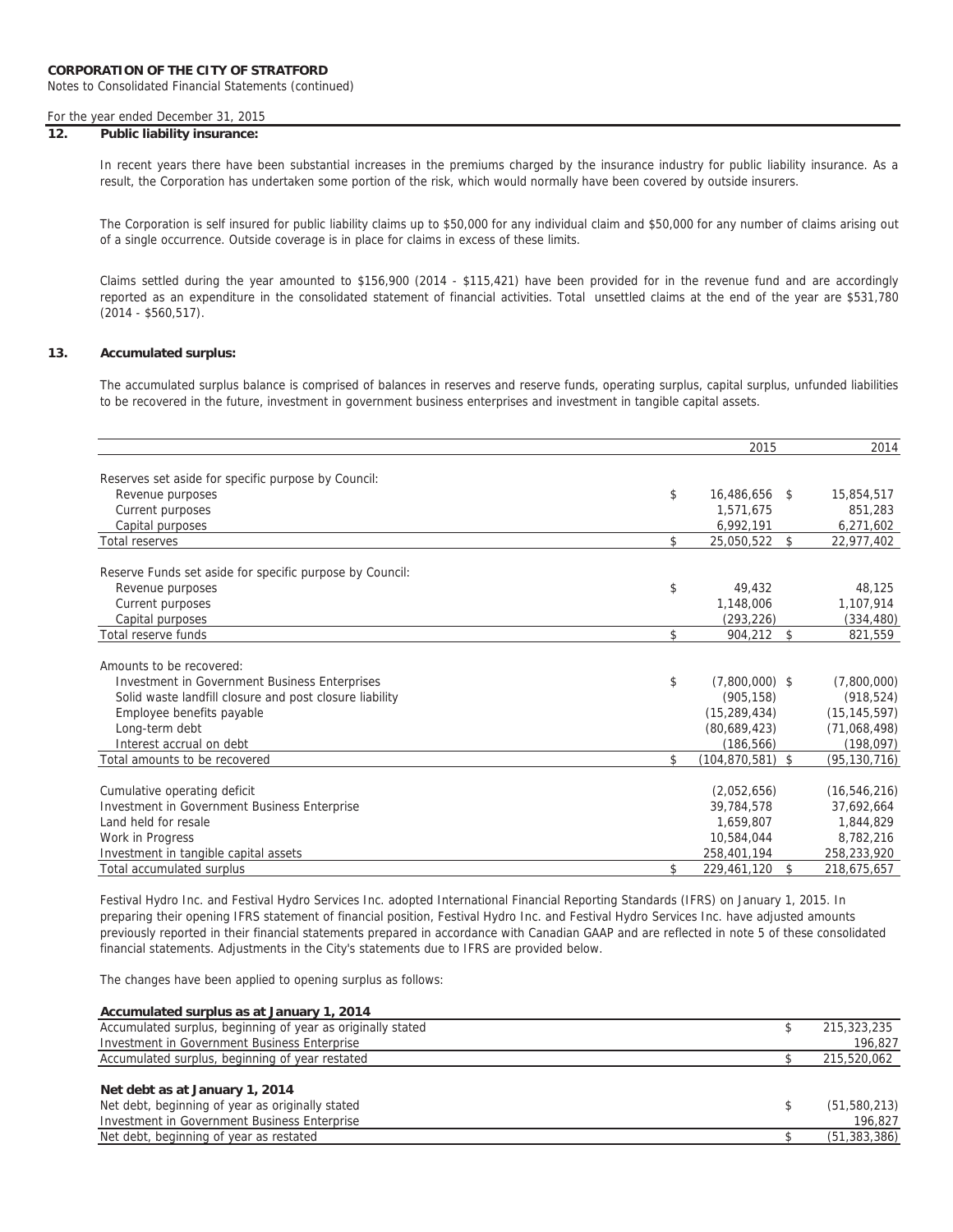#### **14. Contingencies:**

As of December 31, 2015, certain legal actions and other contingent liabilities are pending against the Corporation. Reference can be made to note 12 for details of the public liability insurance maintained by the Corporation. Not all contingencies can be estimated at year end since the outcome of these matters is indeterminate at this time.

#### **15. Financial Information for the Library Board:**

The Ministry of Culture provides operating and pay equity grants to the Library. A condition of this grant is that the Library Board supply its financial information to the Ministry. This information may be included in the consolidated financial statements provided that the financial information of the library is identified either by a separate schedule or a note.

|         |                                          | 2015              | 2014            |
|---------|------------------------------------------|-------------------|-----------------|
| Revenue |                                          |                   |                 |
|         | Other grant revenue                      | \$<br>$11,921$ \$ | 7,799           |
|         | Public library operating grant           | 50,798            | 50,798          |
|         | Pay equity grant                         | 604               | 604             |
|         | Fees and charges                         | 299,974           | 289,020         |
|         | Donations                                | 21,560            | 192,787         |
|         | Total revenue                            | 384,857           | 541,008         |
|         | Expenses                                 |                   |                 |
|         | Wages                                    | 1,892,582         | 1,830,607       |
|         | <b>Materials</b>                         | 264,966           | 271,606         |
|         | Services                                 | 298,835           | 447,223         |
|         | Other                                    | 36,163            | 35,898          |
|         | Total expenses                           | 2,492,546         | 2,585,334       |
|         | Deficiency of revenue over expenses      | \$<br>2,107,689   | \$<br>2,044,326 |
|         | Deficiency was funded as follows:        |                   |                 |
|         | Transfer from reserves and reserve funds | 67,907            | 55,638          |
|         | Contribution from the Corporation        | 2,039,782         | 1,988,688       |
|         |                                          | 2,107,689         | \$<br>2,044,326 |
|         |                                          |                   |                 |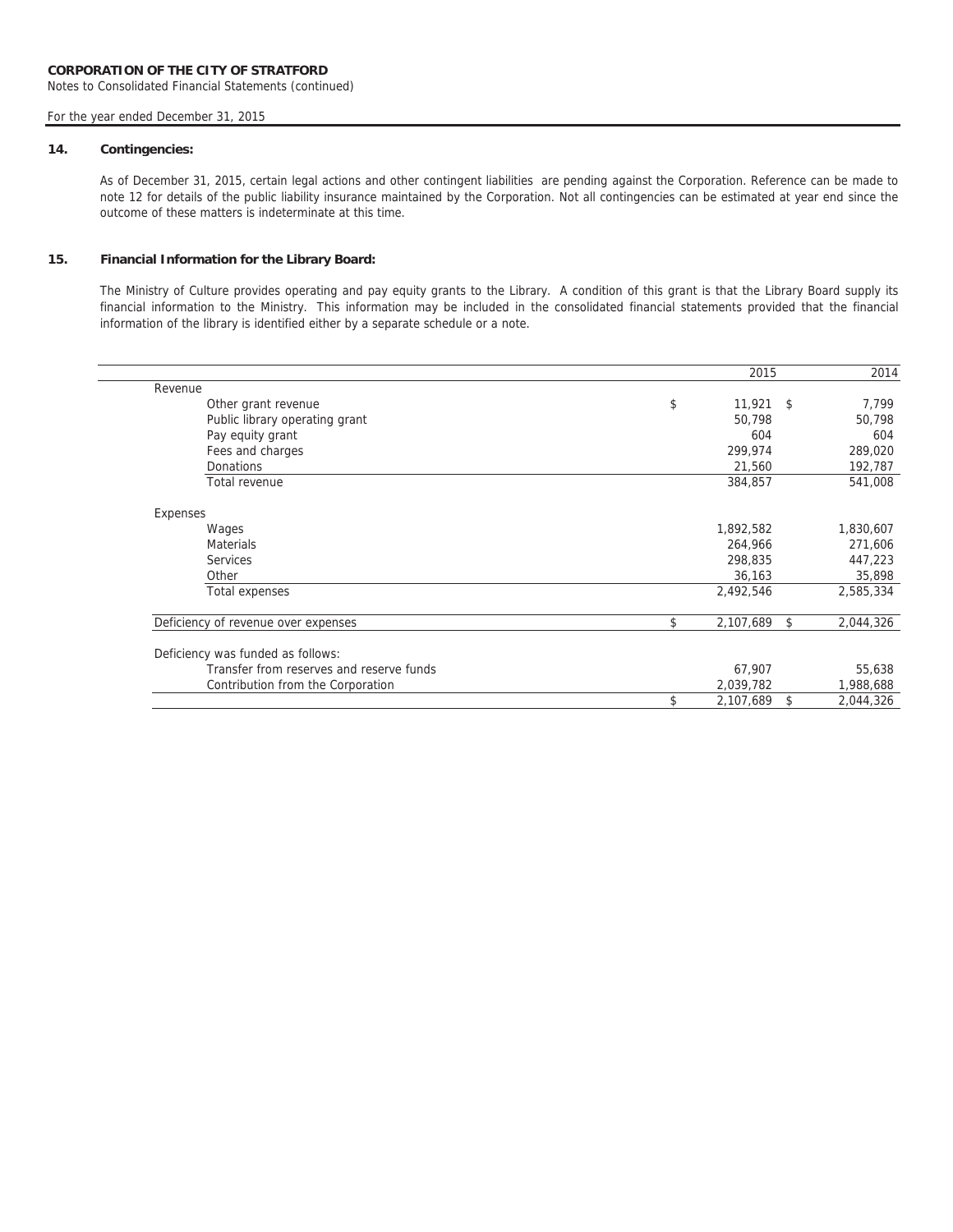#### **16. Segmented information:**

The Corporation of the City of Stratford is a diversified municipal government institution that provides a wide range of services to its citizens. For reporting purposes the Corporation's operations and activities are organized in segments. The services and activities of each segment are as follows:

#### **General government**

This item is related to the revenues and expenses of the operations of the Corporation itself and cannot be directly attributed to a specific segment.

#### **Protection services**

Protection is comprised of police services, fire department and building department. The police services department is to ensure the safety and protection of the citizens and their property, preserve peace and good order, detect offenders and enforce the law. The fire department provides fire suppression service, fire prevention programs, training and education related to prevention and detection of fires. The building department enforces the building and construction codes and municipal by-laws.

#### **Transportation services**

Transportation services includes public works services related to planning, development and maintenance of the roadway systems, street lighting, transit and parallel transit, parking administration and control and the operations of the Stratford Municipal Airport.

#### **Environmental services**

Environmental services include providing sanitary and storm sewer, water, waste collection and disposal and recycling services.

#### **Health services**

Health services are comprised of public health services which works to improve the overall health of the population and overcome health inequalities by providing services to individuals and communities. This segment also includes ambulance services and cemetery operations.

#### **Social and Family services**

Social Services provides services that are meant to help the less fortunate in society through Ontario Works assistance, child care subsidy program and best start and special needs programs. This segment also includes the operations of a municipal day care.

#### **Social housing**

Housing services are meant to help the less fortunate through social housing, affordable housing and public housing programs.

#### **Recreation and Cultural services**

Recreation and cultural services are meant to improve the health and development of the citizens. Programs such as swimming, skating, day camps, festivals and library services are provided at locations such as parks, library, art gallery, recreation complexes, arenas, sports fields and other municipal buildings. This segment also includes grants to numerous community organizations providing recreation and cultural activities.

#### **Planning and Development**

Planning and development services manages urban development for business interests, environmental concerns, heritage matters, local neighbourhoods and the city centre. This segment also includes economic development and tourism.

For each reported segment, revenues and expenses represent amounts that are directly attributable to the segment and amounts that are allocated on a reasonable basis. Therefore, certain allocation methodologies are used in preparation of segmented financial information. The revenue fund reports on municipal services that are funded primarily by property taxation revenues. Taxation and payments-in-lieu of taxes are apportioned based on the segment's net surplus. The segmented information follows the same accounting policies as disclosed in note 1.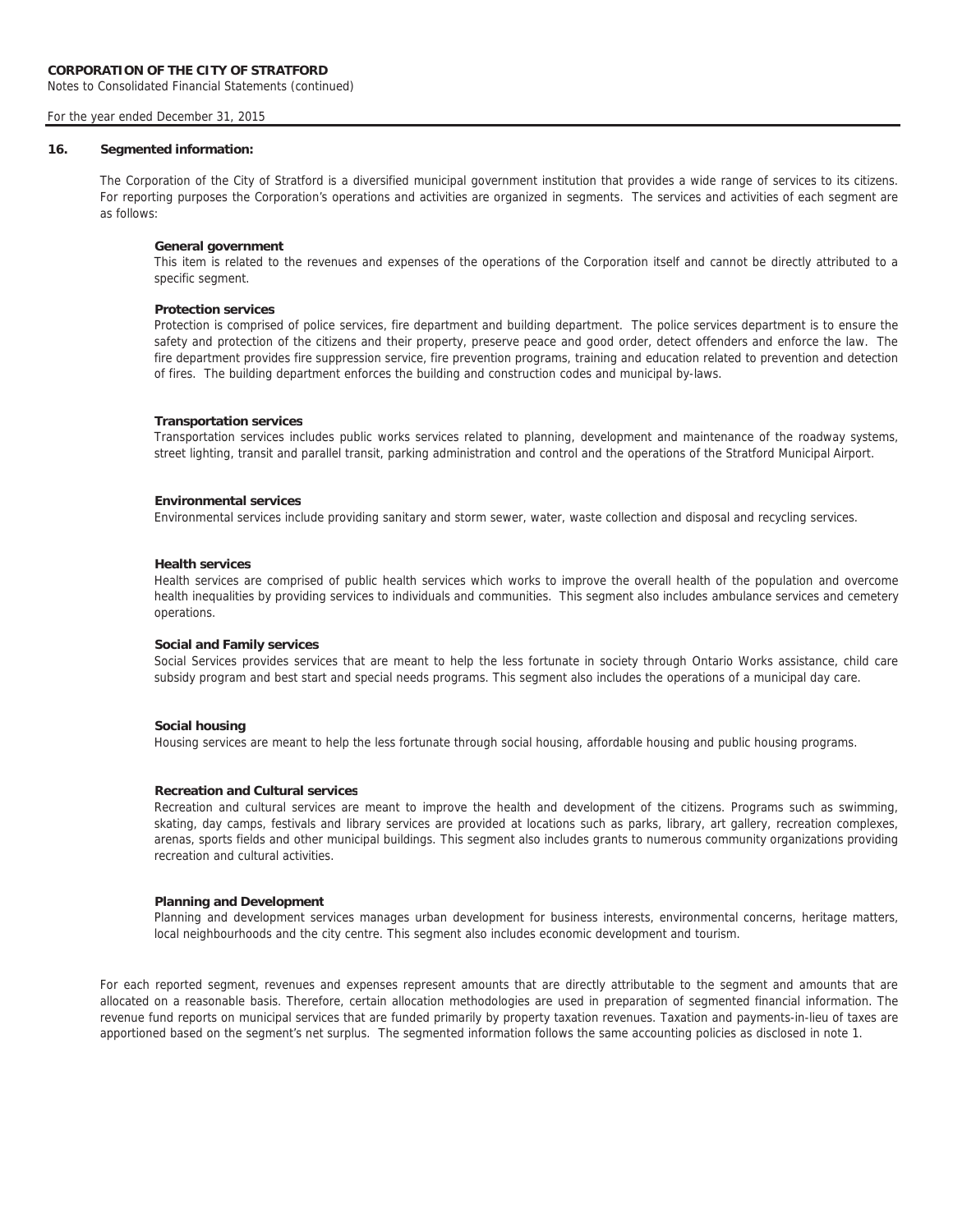Notes to Consolidated Financial Statements (continued) For the year ended December 31, 2015

16. Segmented Information (continued)

| For the year ended<br>December 31 | General<br>Government | Protection<br>Services | Transportation<br><b>Services</b> | Environmental<br>Services |      | Health<br><b>Services</b> |      | Social and<br><b>Family Services</b> | Social<br>Housing  | Recreation and<br><b>Cultural Services</b> | Planning &<br>Development |    | 2015<br><b>Total</b> |
|-----------------------------------|-----------------------|------------------------|-----------------------------------|---------------------------|------|---------------------------|------|--------------------------------------|--------------------|--------------------------------------------|---------------------------|----|----------------------|
| Revenue                           |                       |                        |                                   |                           |      |                           |      |                                      |                    |                                            |                           |    |                      |
| Taxation                          | \$<br>3,286,778 \$    | 8,866,407 \$           | 5,895,961 \$                      | 5,441,682                 | - \$ | 3,503,682                 | - \$ | 9,423,092 \$                         | 5,769,625 \$       | 5,388,247 \$                               | 4,137,016                 | -S | 51,712,490           |
| Grants                            | 5,876                 | 347,864                | 2,197,773                         | 1,357,450                 |      | 3,184,644                 |      | 14,145,252                           | 2,247,759          | 153,579                                    | 1,992,045                 |    | 25,632,242           |
| <b>Other Municipalities</b>       | 269,800               |                        |                                   |                           |      | 8,671                     |      | 1,454,496                            | 2,406,557          | 34,537                                     |                           |    | 4,174,061            |
| Fees and user charges             | 943,076               | 188,870                | 322,033                           | 12,928,914                |      | 55,466                    |      | 2,707,135                            | 2,350,106          | 704,292                                    | 6,537                     |    | 20,206,429           |
| Licences and permits              | 1,070,245             | 17,525                 | 627,601 -                         | 823                       |      | 297,191                   |      |                                      |                    | 1,994,063                                  |                           |    | 4,005,801            |
| Rents, fines, penalties           | 632,595               |                        |                                   |                           |      |                           |      |                                      | 3,671,240          | 22,376                                     |                           |    | 4,326,211            |
| Other                             | 4,793,441             | 92,020                 | 809,728                           | 65,250                    |      | 238,772                   |      | 17,832                               |                    | 282,127                                    | 2,906,840                 |    | 9,206,012            |
|                                   | 11,001,811            | 9,512,686              | 9,853,096                         | 19,792,473                |      | 7,288,426                 |      | 27,747,807                           | 16,445,287         | 8,579,221                                  | 9,042,438                 |    | 119,263,246          |
| <b>Expenses</b>                   |                       |                        |                                   |                           |      |                           |      |                                      |                    |                                            |                           |    |                      |
| Salaries & benefits               | 3,233,295             | 16,402,424             | 4,672,673                         | 3,123,508                 |      | 3,922,331                 |      | 7,861,746                            | 683,247            | 4,871,907                                  | 786,834                   |    | 45,557,967           |
| Material                          | 288,631               | 563,325                | 2,014,781                         | 1,444,160                 |      | 324,400                   |      | 434,127                              | 2,193,063          | 1,398,673                                  | 142,269                   |    | 8,803,429            |
| <b>Contracted Services</b>        | 2,063,613             | 765,083                | 2,656,314                         | 3,353,673                 |      | 291,961                   |      | 1,307,823                            | 1,971,473          | 1,883,261                                  | 4,220,885                 |    | 18,514,087           |
| <b>External Transfers</b>         | 393,651               |                        |                                   |                           |      | 2,682,175                 |      | 9,469,523                            | 5,773,401          | 864,615                                    | 3,165,611                 |    | 22,348,976           |
| Amortization                      | 490,297               | 497,279                | 2,868,540                         | 2,219,894                 |      | 110,966                   |      | 236,531                              | 250,566            | 1,456,457                                  | 5,025                     |    | 8,135,555            |
| Other                             | 425,221               | 371,035                | 155,704                           | 1,273,832                 |      | 17,874                    |      | 457,158                              | 1,231,247          | 828,064                                    | 357,633                   |    | 5,117,769            |
|                                   | 6,894,708             | 18,599,147             | 12,368,013                        | 11,415,067                |      | 7,349,707                 |      | 19,766,909                           | 12,102,998         | 11,302,977                                 | 8,678,257                 |    | 108,477,781          |
| <b>Net Revenue</b>                |                       |                        |                                   |                           |      |                           |      |                                      |                    |                                            |                           |    |                      |
| (expenditures)                    | \$<br>4,107,103 \$    | $(9,086,461)$ \$       | $(2,514,917)$ \$                  | 8,377,406 \$              |      | $(61, 281)$ \$            |      | 7,980,898                            | \$<br>4,342,290 \$ | $(2,723,756)$ \$                           | 364,180                   | \$ | 10,785,465           |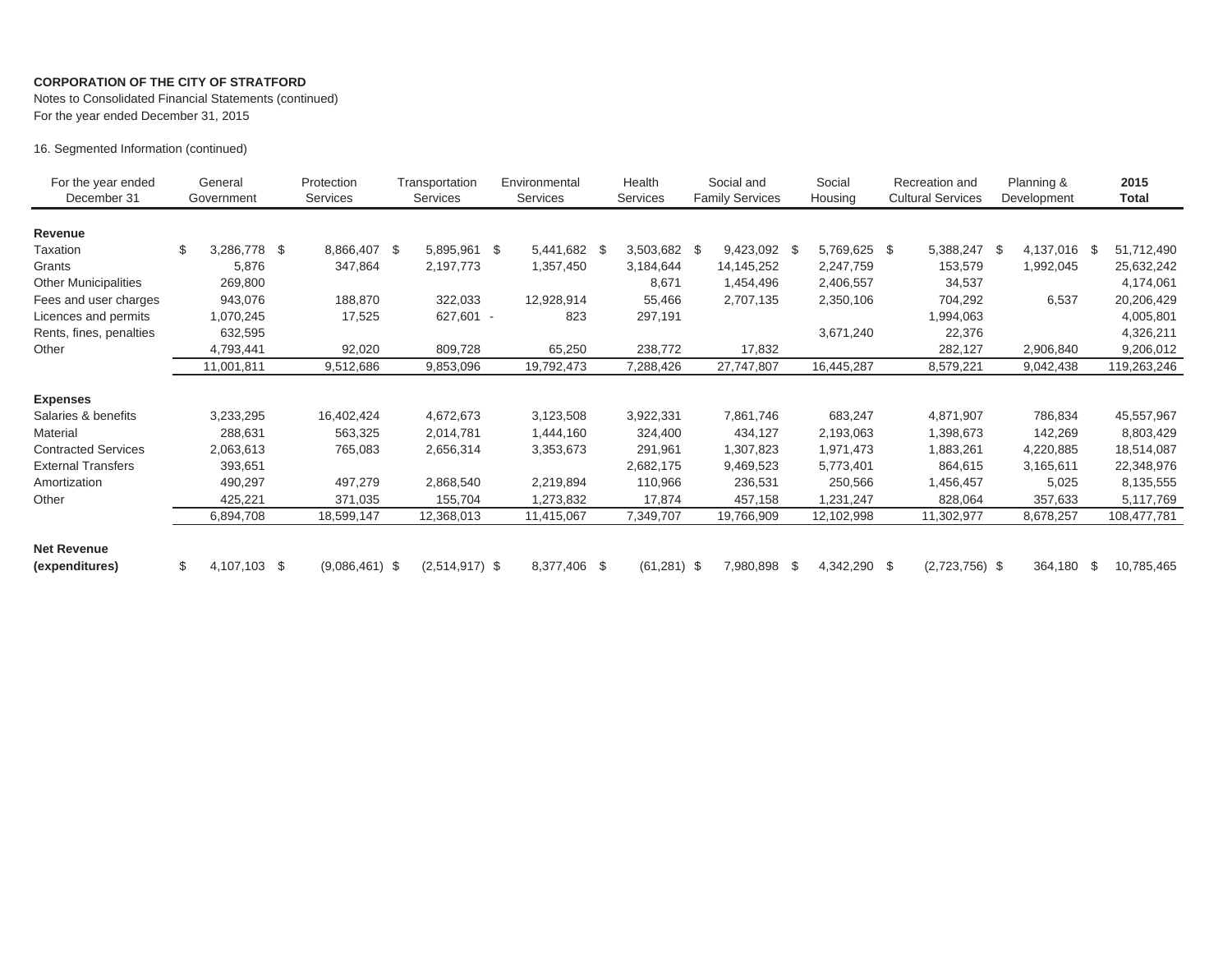Notes to Consolidated Financial Statements (continued) For the year ended December 31, 2015

16. Segmented Information (continued)

| For the year ended<br>December 31    | General<br>Government | Protection<br>Services |      | Transportation<br><b>Services</b> | Environmental<br>Services | Health<br>Services |      | Social and<br><b>Family Services</b> | Social<br>Housing  | Recreation and<br><b>Cultural Services</b> |     | Planning &<br>Development | 2014<br><b>Total</b> |
|--------------------------------------|-----------------------|------------------------|------|-----------------------------------|---------------------------|--------------------|------|--------------------------------------|--------------------|--------------------------------------------|-----|---------------------------|----------------------|
| Revenue                              |                       |                        |      |                                   |                           |                    |      |                                      |                    |                                            |     |                           |                      |
| Taxation                             | \$<br>3,464,628 \$    | 10,297,379             | - \$ | 5,916,441 \$                      | 5,289,439                 | \$<br>3,454,429    | - \$ | $9,146,501$ \$                       | 4,936,239 \$       | 5,123,160 \$                               |     | 1,973,256<br>- \$         | 49,601,473           |
| Grants                               | 153,382               | 302,522                |      | 1,032,781                         | 2,931,285                 | 3,140,938          |      | 13,386,606                           | 1,846,201          | 544,060                                    |     | 127,533                   | 23,465,308           |
| <b>Other Municipalities</b>          | 212,500               |                        |      |                                   |                           | 8,895              |      | 1,540,955                            | 2,270,903          | 33,893                                     |     |                           | 4,067,146            |
| Fees and user charges                | 726,094               | 195,734                |      | 349,471                           | 12,620,029                | 39,209             |      | 2,689,018                            | 2,396,642          | 484,039                                    |     |                           | 19,500,235           |
| Licences and permits                 | 625,886               | 14,625                 |      |                                   |                           |                    |      |                                      |                    |                                            |     |                           | 640,511              |
| Rents, fines, penalties              | 661,470               |                        |      | 642,780                           |                           | 300,071            |      |                                      | 3,400,699          | 2,298,889                                  |     |                           | 7,303,909            |
| Other                                | 1,501,878             | 3,355                  |      | 485,913                           | 692,317                   | 54,116             |      | 24,831                               |                    | 346,624                                    |     | 34,815                    | 3,143,848            |
|                                      | 7,345,837             | 10,813,615             |      | 8,427,386                         | 21,533,070                | 6,997,658          |      | 26,787,911                           | 14,850,685         | 8,830,665                                  |     | 2,135,605                 | 107,722,430          |
| <b>Expenses</b>                      |                       |                        |      |                                   |                           |                    |      |                                      |                    |                                            |     |                           |                      |
| Salaries & benefits                  | 3,180,949             | 15,816,855             |      | 4,905,638                         | 3,119,965                 | 3,773,819          |      | 7,816,185                            | 460,872            | 4,679,055                                  |     | 423,254                   | 44,176,591           |
| Material                             | 388,441               | 529,613                |      | 2,222,197                         | 1,292,251                 | 299,600            |      | 610,353                              | 1,918,722          | 1,181,148                                  |     | 86,845                    | 8,529,169            |
| <b>Contracted Services</b>           | 2,622,696             | 700,406                |      | 2,243,704                         | 2,990,233                 | 350,922            |      | 907,557                              | 1,751,993          | 1,858,364                                  |     | 561,342                   | 13,987,217           |
| <b>External Transfers</b>            | 383,167               |                        |      |                                   |                           | 2,651,534          |      | 9,195,413                            | 5,516,064          | 739,469                                    |     | 2,855,229                 | 21,340,876           |
| Amortization                         | 447,743               | 497,451                |      | 2,873,251                         | 2,175,453                 | 153,252            |      | 264,967                              | 242,521            | 1,453,191                                  |     | 6,428                     | 8,114,257            |
| Other                                | 280,924               | 4,163,990              |      | 227,895                           | 1,572,974                 | 53,293             |      | 487,627                              | 516,111            | 889,111                                    |     | 226,803                   | 8,418,727            |
|                                      | 7,303,920             | 21,708,314             |      | 12,472,684                        | 11,150,877                | 7,282,420          |      | 19,282,102                           | 10,406,282         | 10,800,338                                 |     | 4,159,900                 | 104,566,837          |
| <b>Net Revenue</b><br>(expenditures) | \$<br>41,917 \$       | $(10,894,700)$ \$      |      | $(4,045,298)$ \$                  | 10,382,193 \$             | (284, 762)         | \$   | 7,505,809                            | \$<br>4,444,402 \$ | (1,969,673)                                | -\$ | $(2,024,296)$ \$          | 3,155,593            |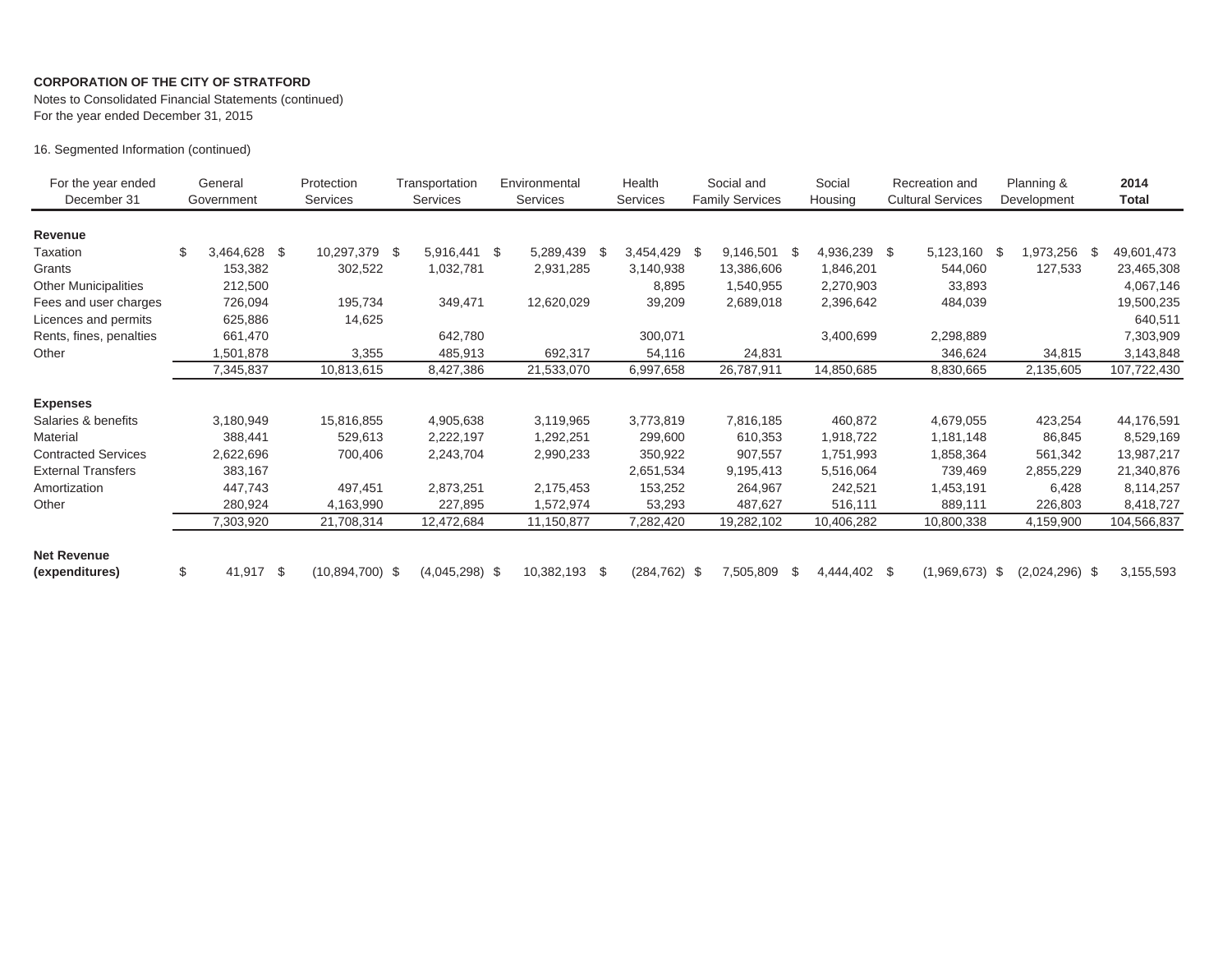CORPORATION OF THE CITY OF STRATFORD Notes to Consolidated Financial Statements (continued) For the year ended December 31, 2015

17. Tangible Capital Assets

|                                        | General                  | Land      | <b>Buildings and</b>                      | Computer                 | Furniture and |                          | Linear                   | Machinery and Bridges |                          |                          | Infrastructure           |                          | W/WW                     | Underground and          |             | Work in                  |                    |
|----------------------------------------|--------------------------|-----------|-------------------------------------------|--------------------------|---------------|--------------------------|--------------------------|-----------------------|--------------------------|--------------------------|--------------------------|--------------------------|--------------------------|--------------------------|-------------|--------------------------|--------------------|
|                                        | Land                     |           | Improvements Building Equipment Equipment |                          | Fixtures      | Vehicles                 | Assets                   | Equipment             | Walking                  | Other                    | Roads                    | <b>Bridges</b>           | Facilities               | Other Networks           | Total       | Progress                 | <b>Grand Total</b> |
|                                        |                          |           |                                           |                          |               |                          |                          |                       |                          |                          |                          |                          |                          |                          |             |                          |                    |
| Cost                                   |                          |           |                                           |                          |               |                          |                          |                       |                          |                          |                          |                          |                          |                          |             |                          |                    |
| Balance, Dec 31, 2014                  | 17,075,087               | 5,006,311 | 68,070,598                                | 3,345,707                | 6,275,016     | 9,496,528                | 5,959,228                | 13,867,659            | 57,542                   | 109,739                  | 108,958,667              | 7,454,334                | 73,887,872               | 88,920,325               | 408,484,612 | 8,782,215                | 417,266,827        |
| Additions                              | $\sim$                   | 36,477    | 980,644                                   | 239,874                  | 101,097       | 1,512,155                | 39,289                   | 479,030               | $\sim$                   |                          | 2,323,364                | 302,923                  | 1,634,491                | 889,878                  | 8,539,222   | 1,836,914                | 10,376,136         |
| Adjustments                            | (216)                    | 12,941    | (68, 697)                                 | $\overline{\phantom{a}}$ | (2, 117)      | (1)                      | $\overline{\phantom{a}}$ | (14, 306)             | $\sim$                   | (1)                      | (255)                    | $\sim$                   | $\overline{\phantom{a}}$ | $\overline{\phantom{a}}$ | (72, 652)   | $\sim$                   | (72, 652)          |
| Disposals                              | $\sim$                   | $\sim$    | 11.001                                    |                          | 15,385        | 1,318,648                |                          | 78,323                |                          | $\overline{\phantom{a}}$ | $\overline{\phantom{a}}$ | $\overline{\phantom{a}}$ | $\sim$                   | $\overline{\phantom{a}}$ | 1,423,357   | 35.085                   | 1,458,442          |
| Balance, Dec 31, 2015                  | 17,074,871               | 5.055.729 | 68,971,544                                | 3,585,581                | 6,358,611     | 9,690,034                | 5,998,517                | 14,254,060            | 57.542                   | 109,738                  | 111.281.776              | 7.757.257                | 75,522,363               | 89.810.203               | 415,527,825 | 10,584,044               | 426,111,869        |
| <b>Accumulated Amortization</b>        |                          |           |                                           |                          |               |                          |                          |                       |                          |                          |                          |                          |                          |                          |             |                          |                    |
| Balance, Dec 31, 2014                  | $\overline{\phantom{a}}$ | 1,326,224 | 24,721,838                                | 2,352,098                | 3,776,177     | 6,701,954                | 4,581,282                | 8,973,083             | 3,996                    | 8,300                    | 44,766,793               | 2,890,881                | 29,240,130               | 20,907,934               | 150,250,691 | $\sim$                   | 150,250,691        |
|                                        |                          |           |                                           |                          |               |                          |                          |                       |                          |                          |                          |                          |                          |                          |             |                          |                    |
| Amortization                           | $\sim$                   | 127,799   | 1,796,690                                 | 314,796                  | 301,851       | 719,458                  | 89,261                   | 925,935               | 1,918                    | 1,443                    | 1,865,487                | 93,385                   | 1,058,538                | 864,674                  | 8,161,235   |                          | 8,161,235          |
| Adjustments                            | $\overline{\phantom{a}}$ | 13,124    | (29, 445)                                 | $\overline{1}$           | (1,075)       | $\mathbf{1}$             | $\sim$                   | (8, 112)              | $\sim$                   | $\overline{2}$           | (176)                    | $\sim$                   |                          |                          | (25, 680)   | $\overline{\phantom{a}}$ | (25,680)           |
| <b>Disposals</b>                       |                          |           | 11,001                                    |                          | 15,385        | 1,189,345                |                          | 43,884                |                          |                          |                          |                          |                          |                          | 1,259,615   |                          | 1,259,615          |
| Balance, Dec 31, 2015                  |                          | 1,467,147 | 26,478,082                                | 2,666,895                | 4,061,568     | 6,232,068                | 4,670,543                | 9,847,022             | 5,914                    | 9,745                    | 46,632,104               | 2,984,266                | 30,298,668               | 21,772,608               | 157,126,631 |                          | 157,126,631        |
| Net Book Value Dec 31, 2015 17,074,871 |                          | 3,588,582 | 42,493,462                                | 918,686                  | 2,297,043     | 3,457,966                | 1,327,974                | 4,407,038             | 51,628                   | 99,993                   | 64,649,672               | 4,772,991                | 45,223,695               | 68,037,595               | 258,401,195 | 10,584,044               | 268,985,240        |
|                                        |                          |           |                                           |                          |               |                          |                          |                       |                          |                          |                          |                          |                          |                          |             |                          |                    |
| Cost                                   |                          |           |                                           |                          |               |                          |                          |                       |                          |                          |                          |                          |                          |                          |             |                          |                    |
| Balance, Dec 31, 2013                  | 17,074,966               | 3,276,548 | 66,019,036                                | $\sim$                   | 1,903,855     | 9,593,648                | 5,814,956                | 21,317,375            | 57,542                   | 109,739                  | 107,704,698              | 7,454,334                | 72,572,407               | 86,962,147               | 399,861,250 | 8,391,171                | 408,252,421        |
| Additions                              | $\overline{\phantom{a}}$ | 1,729,639 | 1,969,611                                 | 333,618                  | 124,095       | 91,271                   | 144,272                  | 344,462               |                          | $\sim$                   | 1,253,834                | $\sim$                   | 1,315,465                | 1,958,178                | 9,264,445   | 391,044                  | 9,655,489          |
| Adjustments                            | 121                      | 124       | 81,951                                    | 3,012,089                | 4,273,350     | $\sim$                   | $\sim$                   | (7, 276, 668)         | $\overline{\phantom{a}}$ | $\sim$                   | 135                      | $\sim$                   | $\overline{a}$           | $\sim$                   | 91,102      | $\sim$                   | 91,102             |
| <b>Disposals</b>                       | $\sim$                   | $\sim$    | $\sim$                                    |                          | 26,284        | 188,391                  | $\sim$                   | 517,510               |                          |                          |                          | $\overline{\phantom{a}}$ | $\overline{\phantom{a}}$ | $\sim$                   | 732,185     | $\sim$                   | 732,185            |
| Balance, Dec 31, 2014                  | 17,075,087               | 5,006,311 | 68,070,598                                | 3,345,707                | 6,275,016     | 9,496,528                | 5,959,228                | 13,867,659            | 57,542                   | 109,739                  | 108,958,667              | 7.454.334                | 73,887,872               | 88,920,325               | 408,484,612 | 8.782.215                | 417,266,827        |
|                                        |                          |           |                                           |                          |               |                          |                          |                       |                          |                          |                          |                          |                          |                          |             |                          |                    |
| <b>Accumulated Amortization</b>        |                          |           |                                           |                          |               |                          |                          |                       |                          |                          |                          |                          |                          |                          |             |                          |                    |
| Balance, Dec 31, 2013                  | $\sim$                   | 1,220,335 | 22,932,575                                | $\sim$                   | 776,298       | 6,139,423                | 4,474,383                | 13,346,158            | 2,078                    | 6,857                    | 42,905,836               | 2,799,011                | 28,197,670               | 20,054,469               | 142,855,094 | $\overline{\phantom{a}}$ | 142,855,094        |
| Amortization                           | $\sim$                   | 105,796   | 1,729,583                                 | 278,622                  | 294,843       | 737,445                  | 106,899                  | 943,859               | 1,918                    | 1,443                    | 1,860,869                | 91,870                   | 1,042,460                | 853,465                  | 8,049,072   |                          | 8,049,072          |
| Adjustments                            | $\sim$                   | 93        | 59,680                                    | 2,073,476                | 2,731,320     | $\overline{\phantom{a}}$ | $\overline{\phantom{a}}$ | (4,799,473)           | $\sim$                   | $\overline{\phantom{a}}$ | 88                       |                          | $\overline{\phantom{a}}$ | $\sim$                   | 65,184      | $\overline{\phantom{a}}$ | 65,184             |
| Disposals                              |                          |           |                                           |                          | 26,284        | 174,914                  | $\sim$                   | 517,461               | $\sim$                   |                          |                          |                          |                          |                          | 718,659     | $\sim$                   | 718,659            |
| Balance, Dec 31, 2014                  |                          | 1,326,224 | 24,721,838                                | 2,352,098                | 3,776,177     | 6,701,954                | 4,581,282                | 8,973,083             | 3,996                    | 8,300                    | 44,766,793               | 2,890,881                | 29,240,130               | 20,907,934               | 150,250,691 | $\sim$                   | 150,250,691        |
|                                        |                          |           |                                           |                          |               |                          |                          |                       |                          |                          |                          |                          |                          |                          |             |                          |                    |
| Net Book Value Dec 31, 2014            | 17,075,087               | 3,680,087 | 43,348,760                                | 993,609                  | 2,498,839     | 2,794,574                | 1,377,946                | 4,894,576             | 53,546                   | 101,439                  | 64,191,874               | 4,563,453                | 44,647,742               | 68,012,391               | 258,233,922 | 8,782,215                | 267,016,136        |